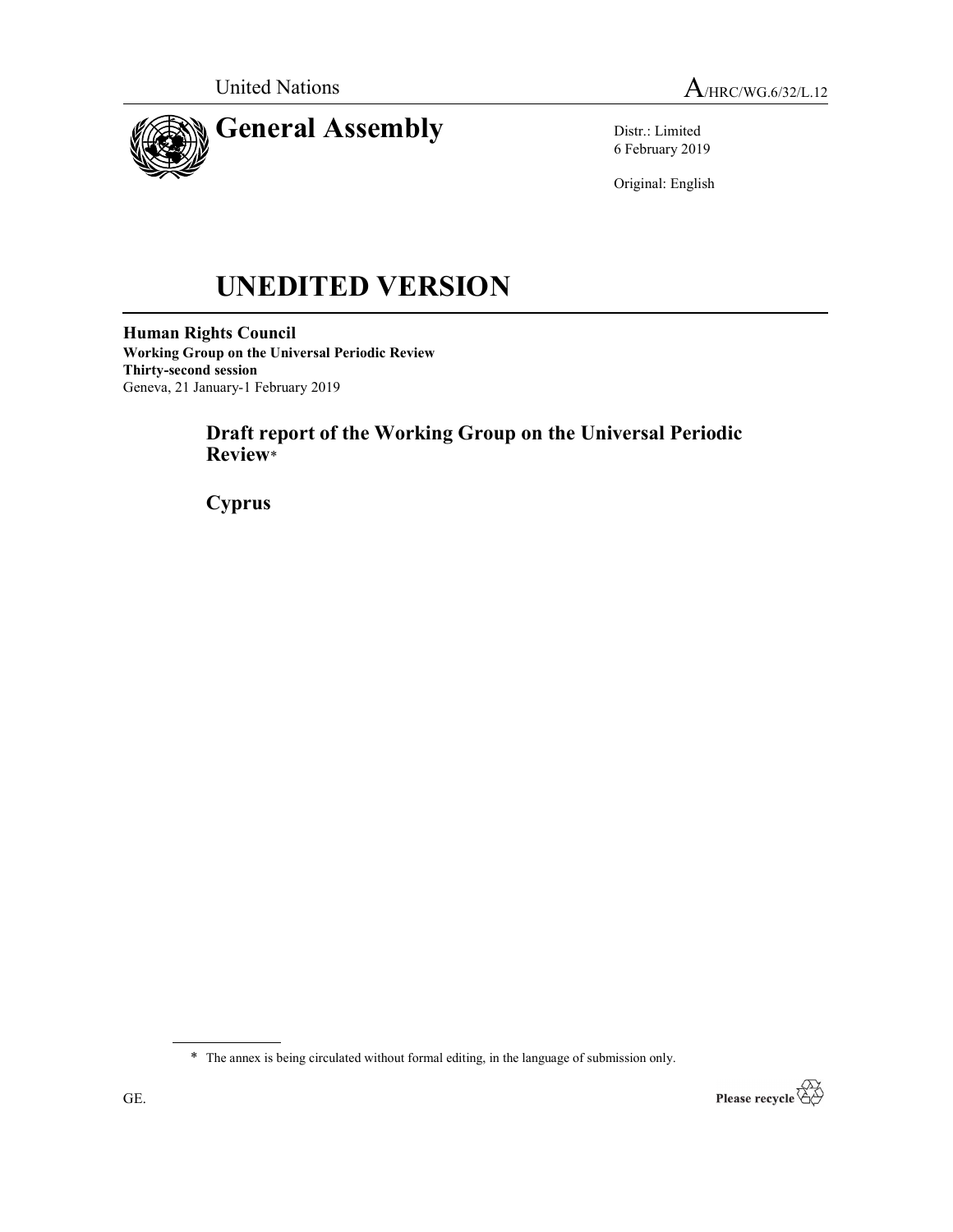### Introduction

1. The Working Group on the Universal Periodic Review, established in accordance with Human Rights Council resolution 5/1, held its thirty-second session from 21 January to 1 February 2019. The review of Cyprus was held at the 13th meeting, on 29 January 2019. The delegation of Cyprus was headed by the Law Commissioner of the Republic of Cyprus, H.E. Ms. Leda Koursoumba. At its 17th meeting, held on 31 January 2019, the Working Group adopted the report on Cyprus.

2. On 15 January 2019, the Human Rights Council selected the following group of rapporteurs (troika) to facilitate the review of Cyprus: Austria, Nepal and Uruguay.

3. In accordance with paragraph 15 of the annex to Human Rights Council resolution 5/1 and paragraph 5 of the annex to Council resolution 16/21, the following documents were issued for the review of Cyprus:

 (a) A national report submitted/written presentation made in accordance with paragraph 15 (a) (A/HRC/WG.6/32/CYP/1);

 (b) A compilation prepared by the Office of the United Nations High Commissioner for Human Rights (OHCHR) in accordance with paragraph 15 (b) (A/HRC/WG.6/32/CYP/2);

 (c) A summary prepared by OHCHR in accordance with paragraph 15 (c) (A/HRC/WG.6/32/CYP/3).

4. A list of questions prepared in advance by Germany, Portugal, on behalf of Group of Friends on national implementation, reporting and follow-up, Slovenia, Spain, Sweden, United Kingdom of Great Britain and Northern Ireland, and United States of America was transmitted to Cyprus through the troika. These questions are available on the website of the universal periodic review.

## I. Summary of the proceedings of the review process

#### A. Presentation by the State under review

5. The head of delegation stated that the national report was prepared by the Law Commission in close cooperation with the Ministry of Foreign Affairs, government departments, independent authorities and monitoring mechanisms. The Government was grateful for the participation of the civil society organisations in the process of adopting legislative acts, strategies and action plans presented in the national report.

6. Cyprus had taken significant steps in further promoting human rights despite the 2013 financial crisis and challenges arising from migratory flows. The Government's commitment to promoting human rights had been enhanced by the establishment of a Human Rights Department at the Ministry of Justice. Cyprus became one of the first countries that had conducted a voluntary review on the implementation of Agenda 2030.

7. In its commitment to implementing Sustainable Development Goal 5, the National Action Plan aimed to implement the recommendations of the Committee on the Elimination of Discrimination against Women, focusing primarily on protecting and empowering vulnerable groups of women.

8. The Ministry of Justice Equality Unit and the National Mechanism for Women's Rights played a leading role in the overall promotion of gender equality. The Commissioner for Gender Equality was appointed to further advance women's rights. The reform of the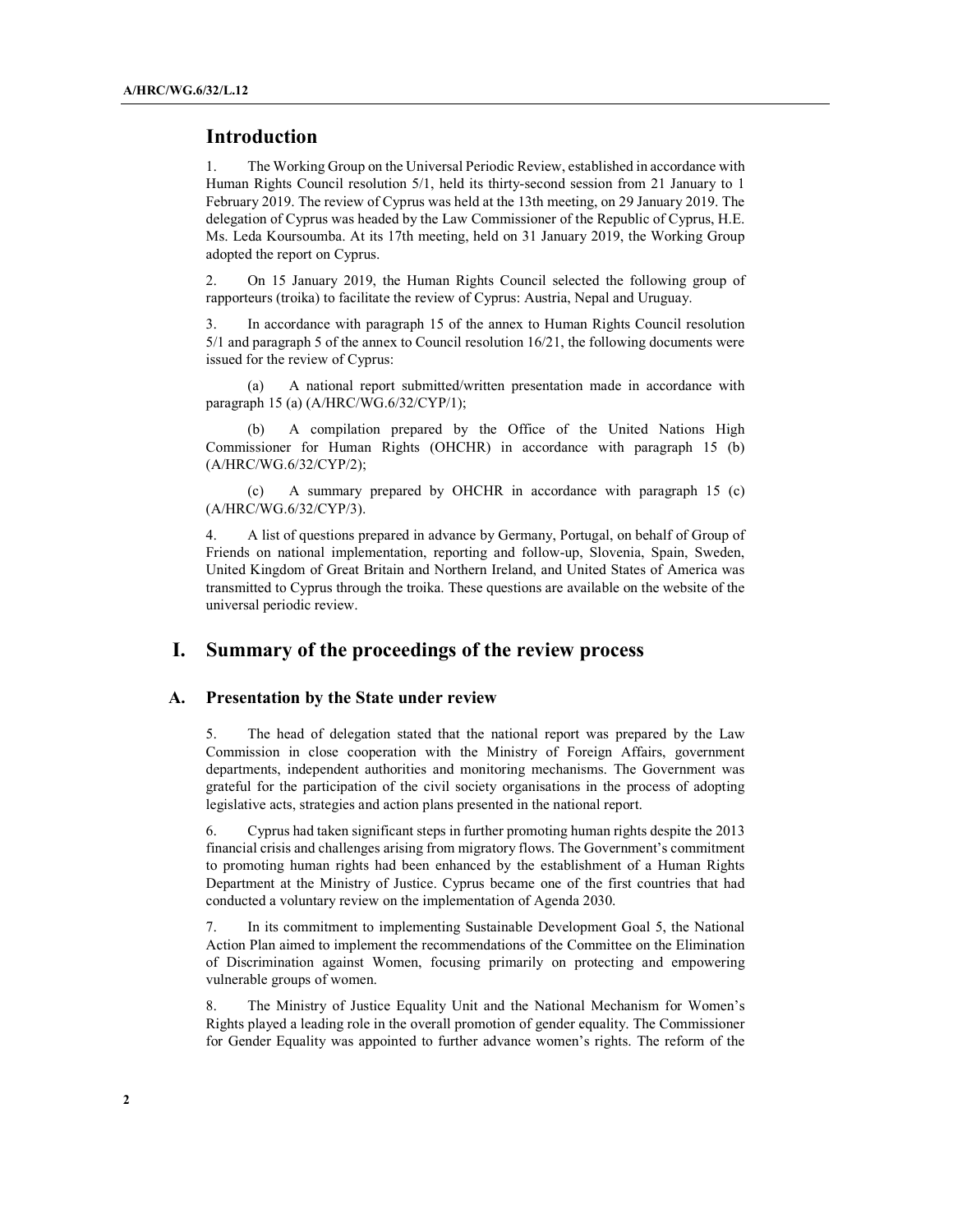Family Law was one of the Government's priorities, thus promoting full harmonization with the international and European human rights instruments.

9. The Government's policies had advanced the position of women in the labour market and reduced the gender pay gap. Amendments to the Maternity Protection Law and introduction of the Paternity Law had had a positive impact.

10. The importance of women's participation in conflict-resolution was reflected in the context of the latest settlement effort on the Cyprus question. Particularly, the bi-communal Technical Committee on Gender Equality was established to implement UN Security Council resolution 1325 and advise the formal peace process. The Commissioner for Gender Equality was preparing the first National Action Plan on Women, Peace and Security (2019-2022).

11. Cyprus had ratified the Istanbul Convention and was promoting a comprehensive legislative framework to prevent and combat violence against women and raise public awareness. A "Women's Home" was underway to support the victims of violence and their families.

12. Concerning trafficking in persons, the Cyprus Police Office of Combatting Trafficking in Human Beings had been reinforced with specialized investigators. The legislative framework was also reinforced. The Government cooperated with NGOs to better protect victims and safeguard their rights. Police officers, together with welfare, labour, health, asylum, and immigration officers regularly participated in specialized training on identifying potential victims.

13. Regarding the rights of the child, Cyprus had ratified the Lanzarote Convention and enacted a comprehensive law to implement the provisions of the Convention. Furthermore, a National Strategy and an Action Plan on Combatting Sexual Abuse and Sexual Exploitation of Children and Child Pornography were adopted. Additionally, the "Children's Home" to support child victims and their families and a Coordination Committee to Prevent and Combat Sexual Abuse and Exploitation of Children were established.

14. Systematic efforts had been made to increase access to education for all children and strengthen the quality of the education, in line with SDG 4. Cyprus also aimed to ensure equal opportunities at all levels of education and an Action Plan for Gender Equality in Education (2018-2020) was adopted. Furthermore, a National Strategy for the Prevention and Combatting Violence in Schools was developed.

15. With regard to the protection of children, the head of delegation stated that Cyprus had launched the "Baby's Dowry" project, aimed at addressing poverty through the provision of basic material assistance to the new-borns in deprived families. The Government had ratified the Optional Protocol to the Convention on the Rights of the Child on a communications procedure. Cyprus also payed particular attention to the rights of migrant children who were entitled to health, education and social care. The head of delegation stated that migrant children were never detained.

16. Cyprus accorded a high priority to the rights of children with disabilities. The Law on Special Education was in the process of being reformed. The First National Disability Strategy (2018-2028) and the Second National Disability Action Plan (2018-2020) were approved based on the concluding observations of the Committee on the Rights of Persons with Disabilities.

17. Cyprus was fully committed to advancing the rights of the LGBTI community, and joined the Equal Rights Coalition. A Law on Civil Partnership of Same or Opposite-sex Couples was enacted and the Criminal Code was amended, including homophobic motivation and gender identity as aggravating circumstances.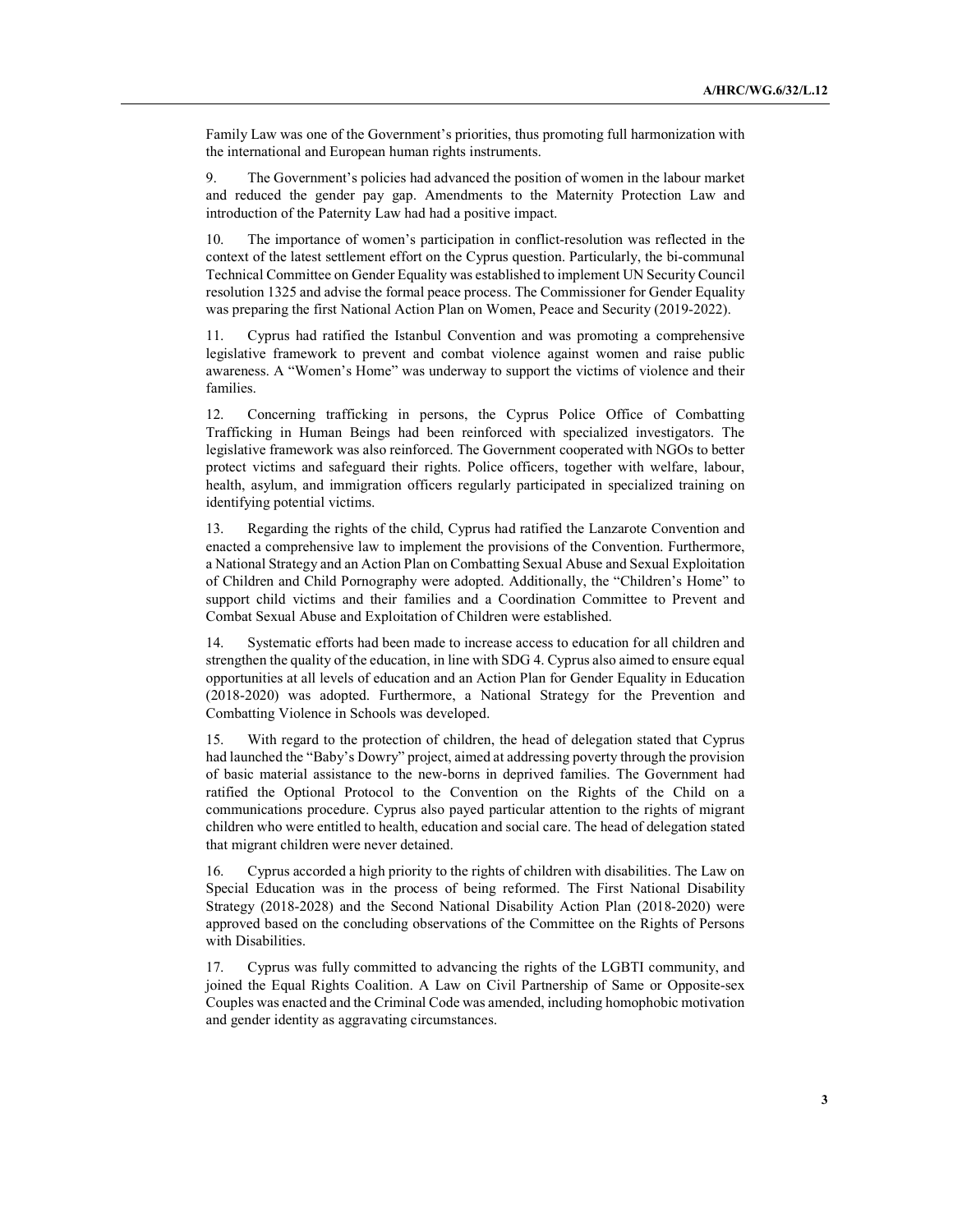18. Cyprus gave particular emphasis on combating racism, respecting diversity and facilitating the integration of children from diverse ethnic backgrounds in the education system. The Code of Conduct against Racism and the Guide for Managing and Reporting Racist Incidents served as a toolbox for schools.

19. The head of delegation stated that Cyprus attached great importance to the protection of cultural heritage and its linkage to the enjoyment of cultural rights.

20. In 2018, Cyprus had recorded the highest per capita rate of registered first-time applications for asylum in the European Union. Cyprus was working towards the implementation of the Global Compacts on Migration and on Refugees. The Asylum Service had been reinforced with additional personnel and the reception conditions had improved. Additionally, asylum-seekers had free access to healthcare, with priority granted to possible victims of torture.

21. The head of delegation stated that Cyprus was in full compliance with the EU acquis on the labour rights of migrants. Measures were implemented, including a special mechanism for regular inspections of private employment agencies.

22. The Government had undertaken the general prison reform based on human-centred approach aiming at the rehabilitation and reintegration of inmates.

23. Cyprus successfully implemented an EU-IMF macroeconomic adjustment programme. The introduction of the Guaranteed Minimum Income had played a major role towards improving poverty indicators.

24. The head of delegation stated that the most serious obstacle for the enjoyment of human rights by the people of Cyprus was the continued illegal occupation of about one third of its territory by a foreign country, since 1974. She stated that the jurisprudence of the European Court of Human Rights clearly stressed that the violations of human rights in the occupied part of Cyprus were imputable to that foreign country. The Government of Cyprus was regrettably not in a position to ensure respect of human rights treaties, nor to apply its human rights laws and policies in the areas not under its effective control. The information and data presented in its national report and Cyprus' opening statement concerned areas under the effective control of the Government of the Republic of Cyprus.

#### B. Interactive dialogue and responses by the State under review

25. During the interactive dialogue, 82 delegations made statements. Recommendations made during the dialogue are to be found in section II of the present report.

26. Uruguay welcomed the ratification of the Optional Protocol to the Convention on the Rights of the Child on a communications procedure and the implementation of the new National Action Plan on Gender Equality.

27. The Bolivarian Republic of Venezuela noted the National Action Plan on Gender Equality. It highlighted the National Strategy to Combat Sexual Abuse and Exploitation of Children and Child Pornography.

28. Viet Nam appreciated the efforts to protect and promote the rights of vulnerable groups, and welcomed the leading role of Cyprus in the region in addressing climate change.

29. Afghanistan commended Cyprus on the measures taken to protect the rights of asylum seekers, refugees and migrant workers and the initiatives to promote equal access to education for all children.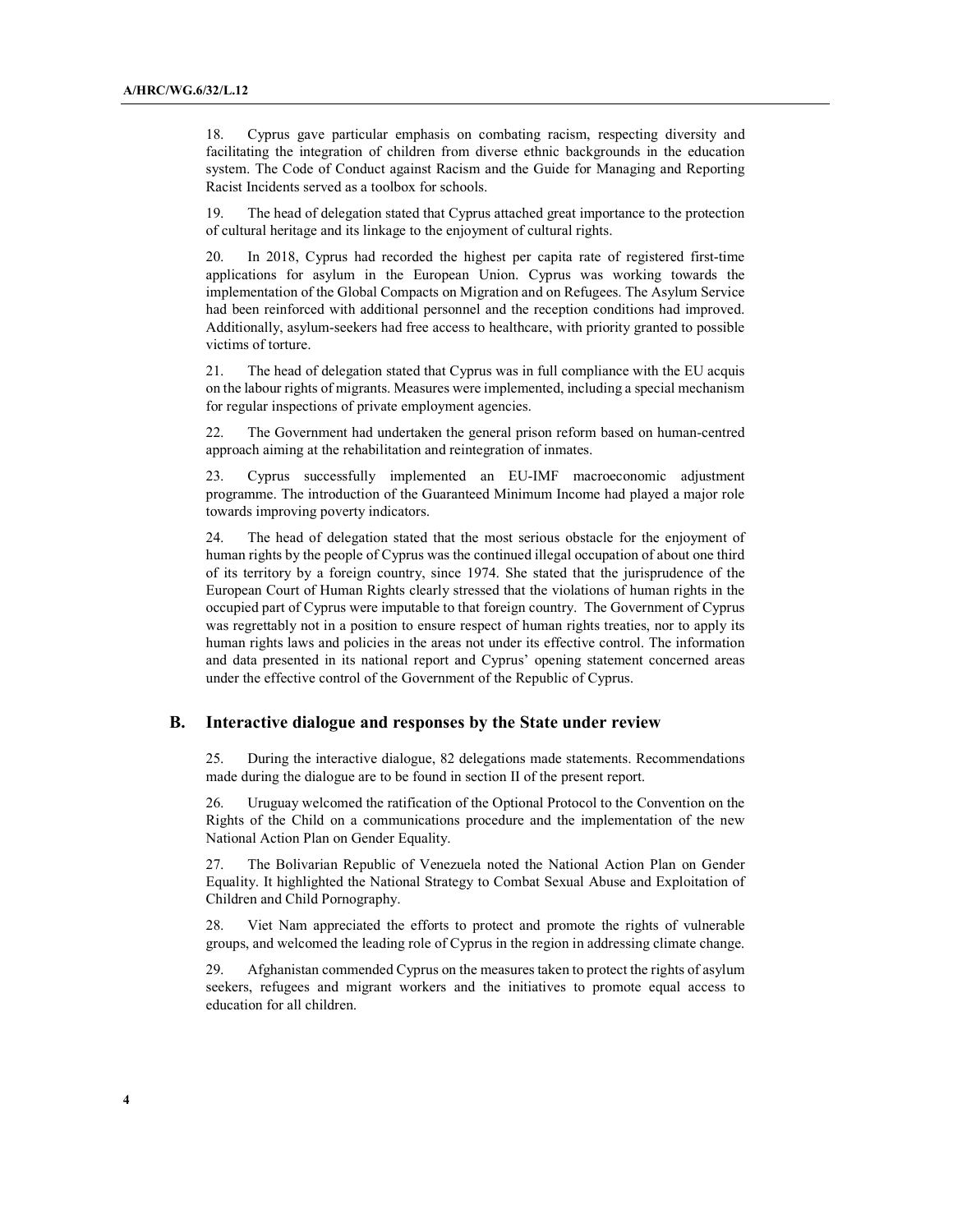30. Albania congratulated Cyprus on the ratification of international legal instruments and appreciated the adoption of actions plan on gender equality as well as the fight against domestic violence and gender discrimination in employment.

31. Algeria noted the measures taken to ratify the 1961 Convention on the Reduction of Statelessness and the endorsement of the Charter on inclusion of persons with disabilities in humanitarian action.

32. Argentina congratulated Cyprus on the signature of the Safe Schools Declaration and celebrated the adoption of the new Action Plan on Gender Equality.

33. Armenia applauded the achievements in combating trafficking in human beings and thanked Cyprus for its policies to protect the rights of religious minority groups.

34. Australia noted that women continued to be absent from senior peace and security roles in Cyprus. It also noted reports of ongoing discrimination against LGBTI persons.

35. Azerbaijan remained deeply concerned by the widespread use of lengthy detention of asylum seekers as well as victims of trafficking. It stated that overcrowding and cases of torture in prisons remained to be addressed.

36. Bahrain commended the new national action plan for gender equality 2018-2021.

37. Belarus noted the adoption of laws to combat human trafficking and sexual exploitation of children, and the implementation of new national plans, including on gender equality and combating domestic violence.

38. Bhutan noted the ratification of key international human rights instruments, and commended Cyprus for taking a proactive role in advocating cultural rights and the protection of cultural heritage.

39. Brazil commended the gender-sensitive approach regarding the role of women in conflict-resolution, post-conflict rehabilitation, reconciliation and sustainable peace, and encouraged Cyprus to continue efforts towards the elaboration of its National Action Plan on Women, Peace and Security.

40. Bulgaria commended measures against the destruction and trafficking of cultural heritage worldwide and in Europe, and appreciated the priority attached to the rights of children and of persons with disabilities.

41. Canada welcomed the positive steps taken by Cyprus to advance gender equality, including creating a Strategic Action Plan on Gender Equality and a technical committee to implement the plan.

42. Chile recognized the ratification of numerous international treaties on human rights, following up on the recommendations accepted in the second cycle of the universal periodic review.

43. China commended active implementation of the 2030 Sustainable Development Agenda and measures against destruction and illicit trafficking of cultural heritage, and welcomed implementation of the 2018-2021 National Action Plan for gender equality.

44. Croatia commended efforts at prison reform. It stated that there was room for improvement in the areas of prevention of violence against women, including trafficking of women and girls, and equality between men and women.

45. Cuba noted the various initiatives undertaken to implement the recommendations of the previous review, including updating of legislation, policies and national plans.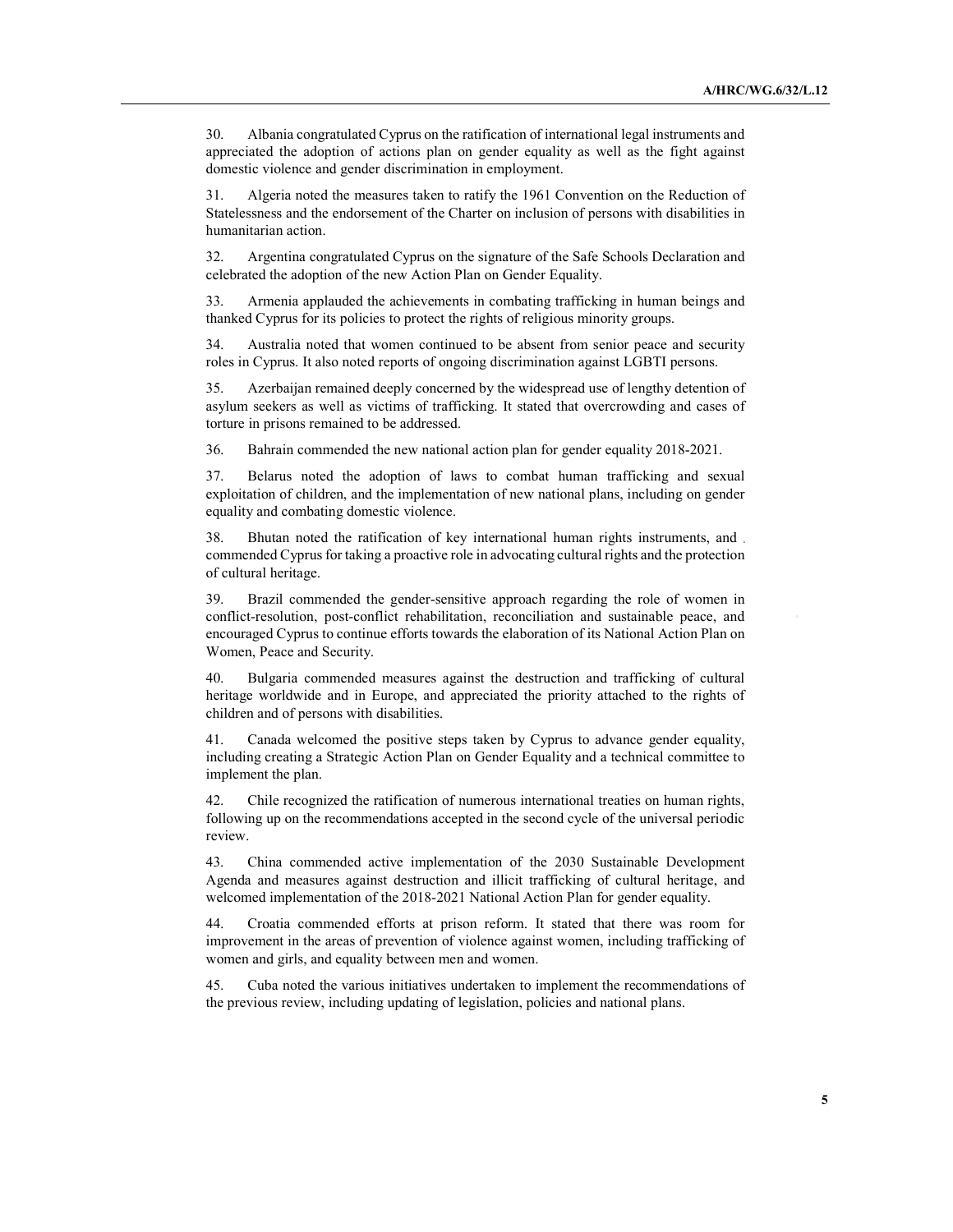46. Denmark stated that indigenous peoples are amongst the most marginalised populations around the world, often facing discrimination and exploitative labour conditions violating their human rights.

47. The Dominican Republic appreciated the efforts made by Cyprus with the ratification of new international instruments to guarantee better protection of human rights in the country.

48. Ecuador noted the implementation of the new National Action Plan for Gender Equality (2018-2021).

49. Egypt complimented the pioneering role of Cyprus in combating the destruction of archaeological international heritage, and welcomed the National Action Plan 2018-21 for gender equality.

50. El Salvador welcomed the completion of the voluntary national review for the 2030 Agenda, as well as expressed commitments to advance the Agenda's implementation.

51. Ethiopia commended Cyprus for actively promoting, regionally and internationally, the adoption of measures against destruction and illicit trafficking of cultural heritage.

52. Cyprus provided replies and stated that monitoring of the progress of the implementation of the accepted UPR recommendations was conducted by the Law Commissioner in cooperation with the Ministry of Foreign Affairs. The Government held consultations with all competent services and civil society organisations and took into consideration their views.

53. Cyprus was strengthening its efforts to improve the working conditions of all non-EU workers. Their terms of employment were the same as those provided in collective agreements. Cyprus had ratified the ILO Forced Labour Protocol and had taken steps towards ratifying the ILO Private Employment Agencies Convention as its provisions were met by national law. Furthermore, the supervision of private employment agencies was strengthened and the performance of the inspectorate mechanism had been enhanced.

54. The Safety and Health Law covered domestic workers. Deportation of injured workers due to their illegal status was suspended. In addition, non-EU nationals residing in Cyprus were entitled to the same social security benefits as Cypriot nationals.

55. The delegation stated that with regard to access to the labour market, the Public Employment Service offered placement in the Government controlled areas and vocational guidance services to Turkish Cypriot job seekers who hold a Cyprus identity card, irrespective of whether they lived in the Government-controlled or occupied territories. Furthermore, all Cypriots living in the non-Government controlled areas had access to healthcare benefits under the same conditions as the rest of the population.

56. With regard to asylum, Cyprus remained committed to its international obligations and had secured the provision of appropriate reception conditions for asylum-seekers, a proper status determination procedure including a special identification procedure for vulnerable persons and effective remedies. Asylum seekers were never detained. A new operational scheme for the Reception and Accommodation Centre in Kofinou was introduced with the deployment of additional personnel, offering cleaning, security and health services. A coordination mechanism was established, which foresaw the participation of NGOs and the UNHCR.

57. Detention of migrants was used as a measure of last resort, whilst priority was given to voluntary returns. Detention for the longest period possible occurred only when serious matters of public order and security were involved. Detentions were reviewed on a monthly basis.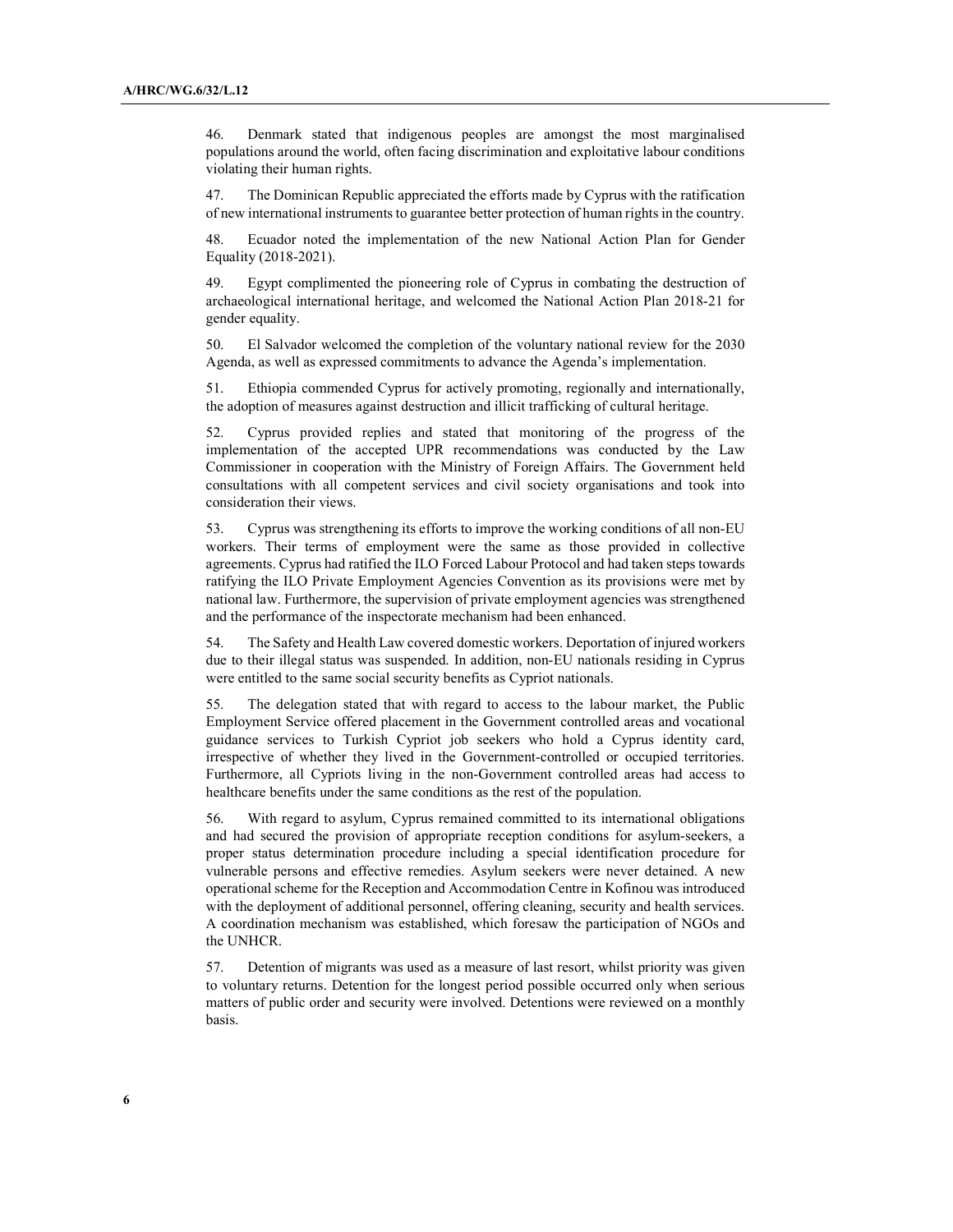58. The delegation stated that the main focus of the integration policy was the inclusion of non-EU nationals into society, for example through free Greek language courses and vocational training. Awareness campaigns were conducted for the sensitization of the general public.

59. Regarding trafficking, the national legislation was victim-centred and included a gender perspective. Accordingly, victims were entitled to a temporary residence permit, emergency medical treatment, and access to social benefits such as full access to the Guaranteed Minimum Income scheme.

60. With regard to nationality, Cyprus stated that legislation did not include any discriminatory provisions against any ethnic group or non-EU nationals.

61. The Government was in the process of considerably expanding the range of jobs to which asylum seekers had access. Additionally, asylum seekers had access to the labour market one month after they apply for asylum, instead of 6 months under the previous arrangements. The improved access to the labour market, together with the material reception conditions provided to asylum seekers, were considered sufficient and the process was streamlined allowing the avoidance of significant delays in the reception of monthly coupons and rent allowance. Emergency financial assistance in cash and immediate rehabilitation was provided to asylum seekers who were unable to secure accommodation.

62. France welcomed progress in the combating of gender discrimination in the work place, protection of asylum seekers, child protection, and the adoption of a law to fight against discrimination and violence on the grounds of sexual orientation.

63. Georgia commended the ratification of international legal instruments, and positively assessed the adoption of national plans to combat domestic violence and human trafficking.

64. Germany was concerned about the increasing homelessness among asylum-seekers and the current approach to processing applications for Cypriot nationality.

65. Greece commended Cyprus for the implementation of the National Action Plans for Gender Equality and for the Prevention and Combating of Violence in the Family. It commended Cyprus for measures taken in favour of unaccompanied migrant children.

66. Honduras congratulated Cyprus on the adoption of the National Plan of Action for Gender Equality.

67. Hungary commended measures to protect vulnerable groups, including women and children. It remained concerned about the low school attendance and high drop-out rates among Roma children.

68. Iceland commended progress in ensuring access to asylum procedures and protection from refoulement.

69. India appreciated efforts to implement the Sustainable Development Goals. It welcomed the National Action Plan for Gender Equality 2018-2021.

70. Indonesia welcomed the adoption of the 2017-2019 National Action Plan for the Prevention and Combating of Violence in Family and amendments to the Maternal Protection Law.

71. Iran commended efforts to improve the normative and structural frameworks aimed at promoting human rights and the establishment of new complaint mechanisms for domestic workers and laborers.

72. Iraq commended efforts to bridge the gender pay gap.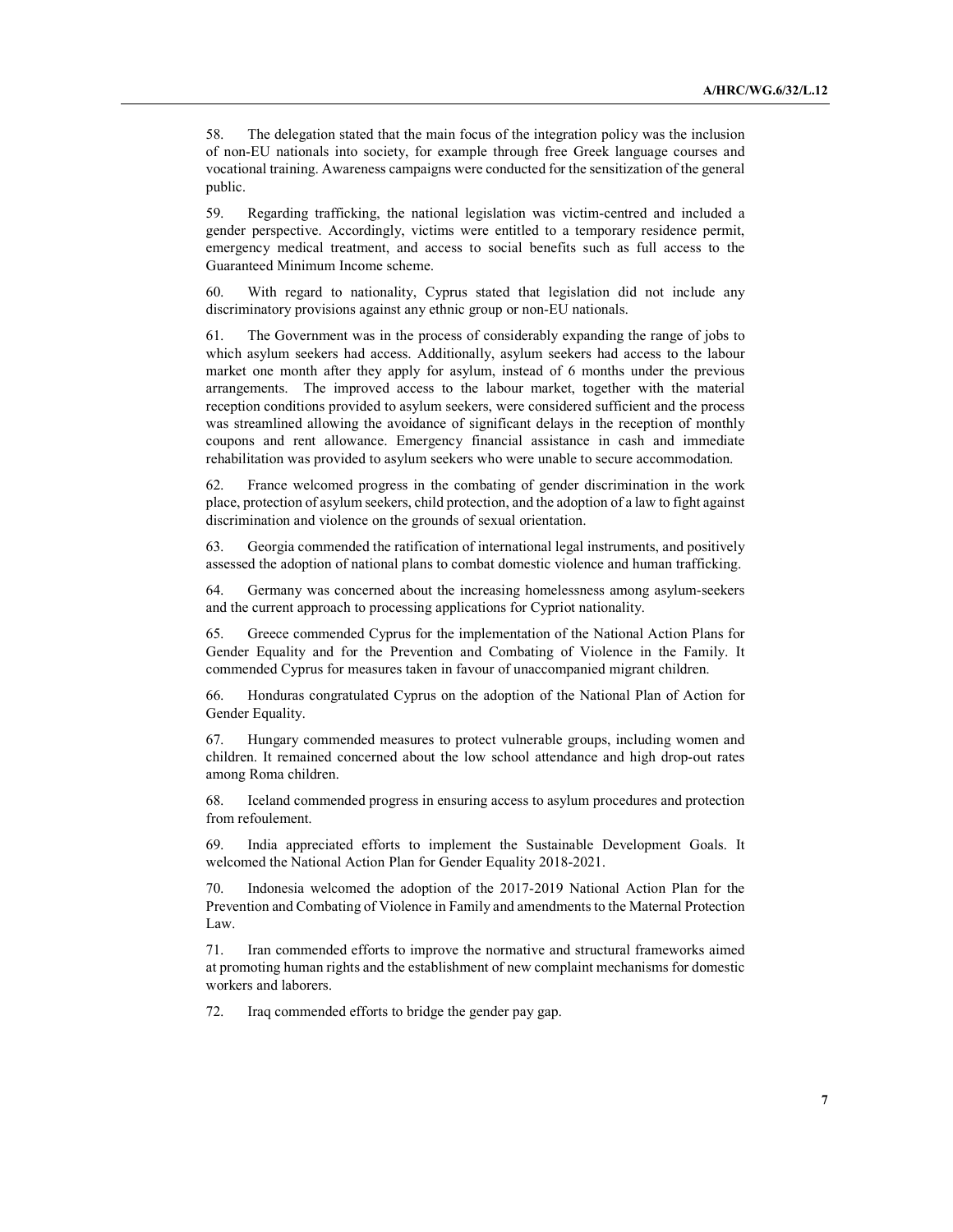73. Ireland welcomed the prioritisation of women's rights and gender equality, and appreciated efforts to integrate migrants. Ireland was concerned over obstacles faced by particular groups in attaining Cypriot nationality.

74. Israel was encouraged by progress achieved in improving gender equality, including a significant decrease in the gender pay gap. Israel welcomed the implementation of a National Action Plan against Human Trafficking.

75. Italy praised efforts to promote cultural rights and protect cultural heritage.

76. Jordan expressed appreciation for Cyprus's commitment to enforce fundamental freedoms as crystallised in the various legislative, constitutional and structural amendments.

77. Kuwait praised efforts to integrate human rights and SDGs, and commended efforts to ensure appropriate healthcare for children and protect them from violence and sexual abuse.

78. Kyrgyzstan was pleased to note efforts towards the empowerment of women, gender equality and the elimination of discrimination against women and efforts to protect the rights of the child.

79. Lao commended Cyprus on progress made in implementing the recommendations made in the previous UPR cycle, including the promotion of gender equality and the rights of women and children.

80. Lebanon commended the establishment of mechanisms of joining the main international human rights instruments and promoting the protection of vulnerable groups.

81. Malaysia commended progress made especially in socio-economic sectors, noting that despite those advancements, prevailing challenges in the area of poverty reduction, healthcare and education could be better addressed, in order to improve the living conditions.

82. The Maldives welcomed the adoption of the Council of Europe Convention on the Protection of Children against Sexual Exploitation and the "Strategy on the Health Rights of the Child".

83. Malta commended the steps taken over the past four years, in particular those aimed at the advancement of the rights of LGBTI persons in Cyprus.

84. Mexico recognized advances since the previous cycle and in particularly the establishment of the Commission for Administration and Human Rights.

85. Montenegro encouraged Cyprus to intensify efforts to adopt a comprehensive bill aimed at fully integrating the provisions of the Istanbul Convention into domestic legislation. Montenegro welcomed the improvement of the overall framework for protecting children from sexual abuse and exploitation.

86. Myanmar appreciated the positive developments in implementing the recommendations made during its second UPR, despite its challenges.

87. Nepal applauded the decision of Cyprus to assume a leading role and coordinate efforts with the region to reverse the impact of climate change, especially in the Eastern Mediterranean. It welcomed the National Action Plan for Gender Equality 2018-2021 and hoped for its effective implementation.

88. The Netherlands encouraged Cyprus to continue efforts towards re-unification. It commended progress in the field of equal rights for LGBTI persons. It remained concerned about discrimination, particularly on the basis of racial and ethnic background. It stated that further steps needed to be taken to ensure the non-discriminatory application of the law on obtaining nationality and prevent statelessness.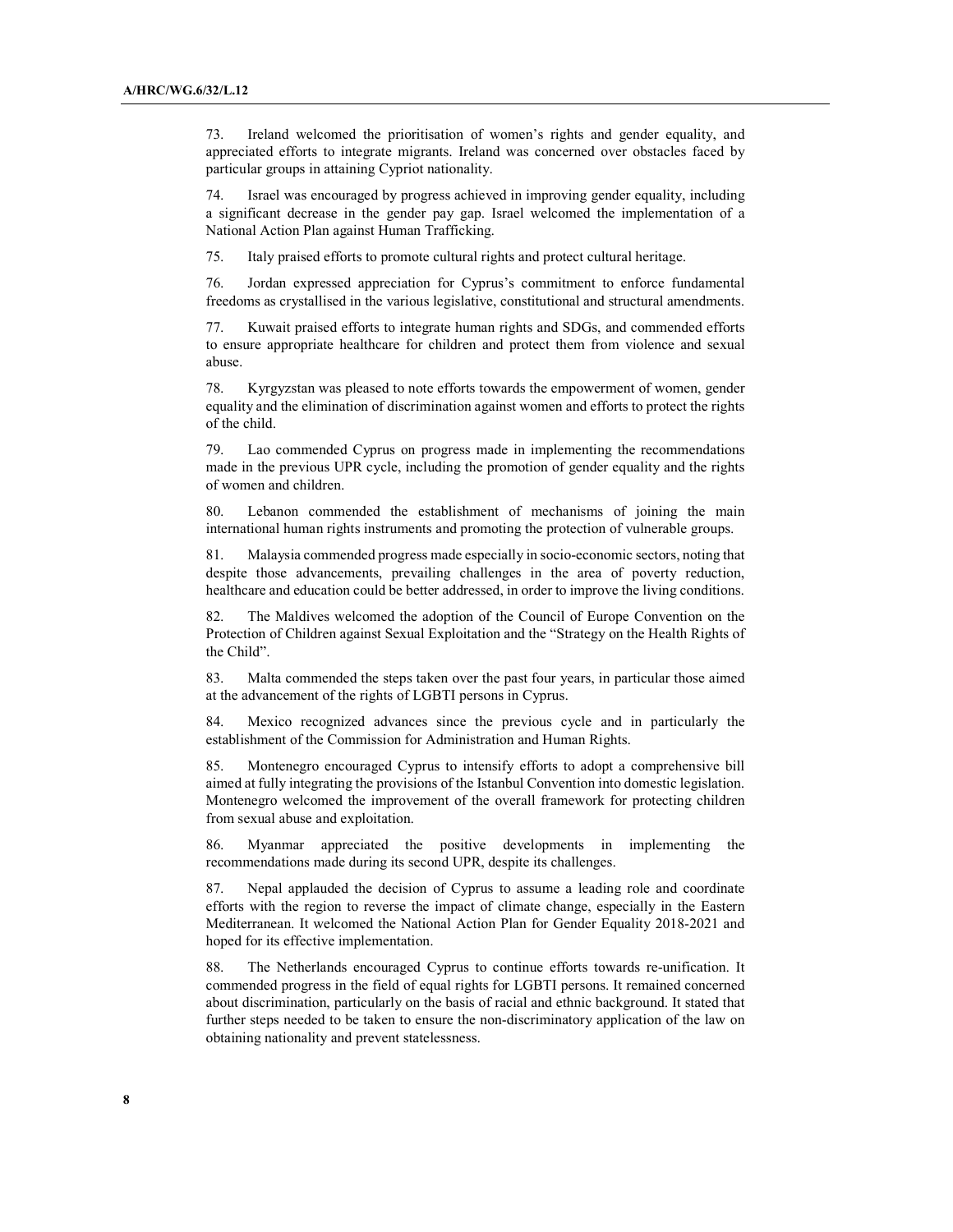89. Nicaragua made a recommendation.

90. Nigeria commended Cyprus cooperation with human rights mechanisms and upholding human rights, and efforts in implementing the previous recommendations. Nigeria acknowledged efforts in protecting the rights of migrants, and combatting human trafficking.

Oman recognised Cyprus interest in the promotion and protection of human rights, particularly cultural rights, the protection of cultural heritage, the elimination of climate change, gender equality and the prevention of sexual abuse and exploitation of children.

92. Cyprus provided replies and stated that education in public schools was focused on tolerance and respect of other cultures. The Government continued its support for the Imagine Programme, which was approved by the negotiators of the two communities. During the programme, Greek Cypriot pupils come into contact with their Turkish Cypriot peers accompanied by their teachers and discuss issues of stereotyping, discrimination and racism.

93. The Government had been striving to meet the educational needs of members of the religious groups. The Cultural Services promoted and protected the rights of religious groups. Separate funds had been reserved and dedicated to the three religious groups, following close consultation with the communities.

94. In the Government-controlled areas, 101 Muslim places of worship were protected, restored and maintained by the authorities. The Government facilitated the ritual services of Turkish Cypriots and other Muslims residing in Cyprus.

95. The legislative framework regulated the identification of children with disabilities, their assessment and placement in the educational setting with provision of teachers, care assistants, educational resources, special equipment, assistive technology and evaluation of the child's progress. Cyprus promoted the inclusion of children with disabilities in mainstream classrooms.

96. The delegation stated that in order to remedy the problem of overcrowding in prisons, the Government had enacted legislation enlarging the possibilities for conditional release, as well as use of electronic monitoring. Prison facilities were constantly being repaired, reconstructed and enlarged. The Community Service framework was under consideration as an alternative to imprisonment of pre-trial inmates.

97. All persons under the age of 21, who entered prison facilities following the commission of a crime, were treated as juveniles. Special attention was paid to the individual needs relating to the age and personal development and were regularly monitored and assessed. They served their sentences in a recently renovated juvenile wing. All inmates, including juveniles, received sufficient and clean bedding and materials for personal hygiene.

98. The delegation stated that inmates who cannot bear the cost of the proceedings were entitled to receive free legal aid. Regarding prison visits, all visitors, including Turkish Cypriots, were required to comply with the applicable rules and standards.

99. Solitary confinement had ceased to be used as a measure of punishment. All lock-ups were registered and were used only to investigate incidents. Prevention policies and procedures were established to deal with inter-prisoner violence and bullying. There were also positive developments resulting in the absence of suicides in the past 3 years. Complaints and allegations of ill-treatment of inmates by staff were immediately investigated by the police and the Prisons Department and inmates underwent systematic medical screening.

100. Regarding police detention facilities, significant improvements had been achieved, resulting in advances in the quality of life of detainees and the enjoyment of their rights. The Ombudsman, as the national mechanism on monitoring forced returns, and its officers had free access to police detention facilities without prior notification. The Independent Authority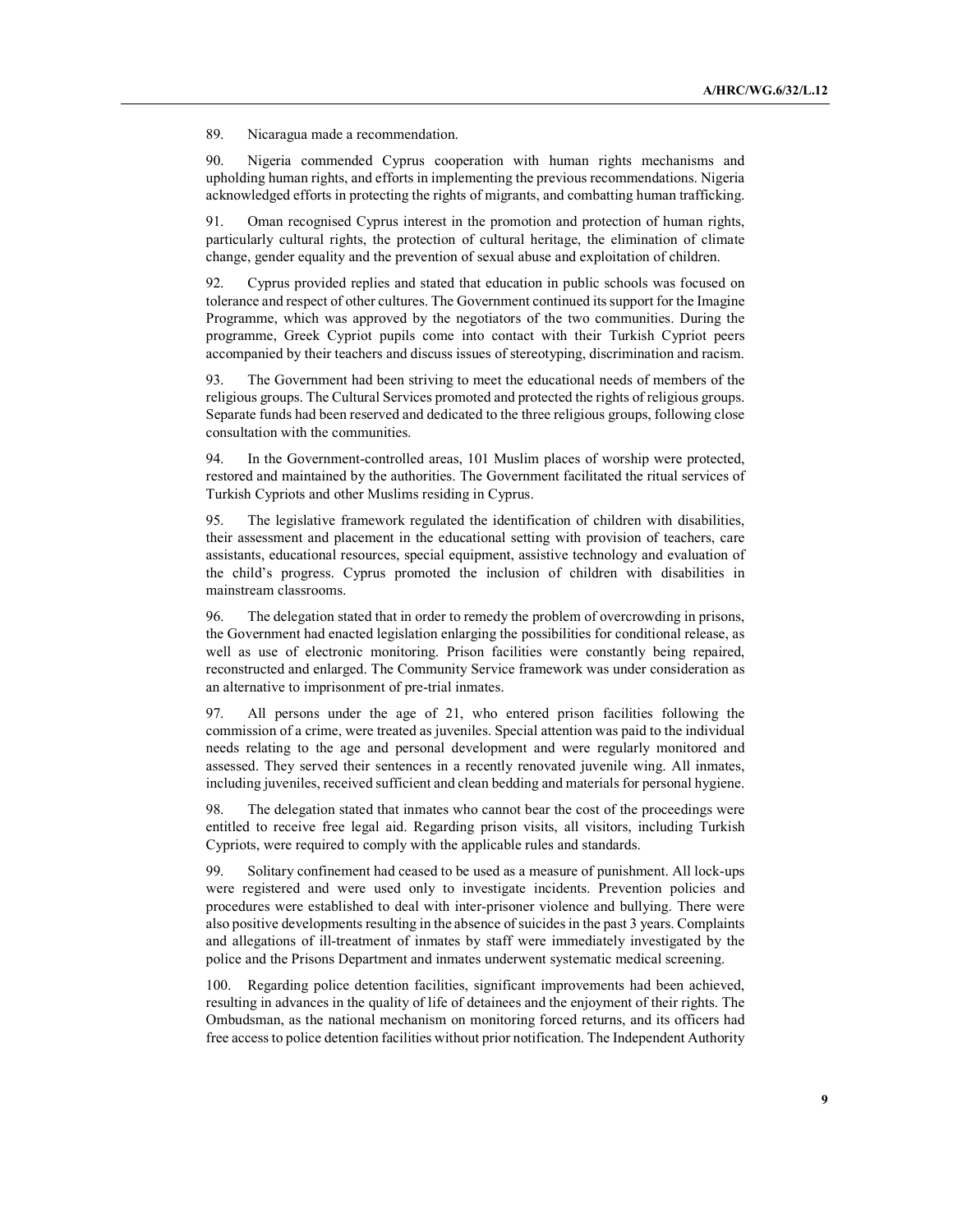for Allegations against the Police investigated allegations of ill-treatment by the police, and in many instances criminal or disciplinary prosecutions were initiated.

101. With regard to hate and hate motivated crimes, the Government implemented a zero tolerance strategy for any discriminatory behaviour by police and prison staff. Police statistics on incidents and cases of a racial nature or with a racist motive were updated and published on an annual basis and were publicly available through the police website. As the most recently updated data indicate that the majority, i.e. 60 percent, of all cases resulted in conviction, translating to a ratio of 9 convictions to 1 acquittal.

102. Cyprus was taking measures to ensure a pluralistic and vibrant media landscape. The authorities thoroughly investigated all reported cases of threats against journalists and appropriate action was taken. As for hate rhetoric over the Internet, most IT companies had agreed with the European Union on a code of conduct on countering illegal hate speech online.

103. The Philippines lauded Cyprus commitment to promote gender equality, advance the promotion and protection of the rights of vulnerable groups, combat trafficking in persons, and address climate change impacts.

104. Poland welcomed efforts to address women's rights and gender equality as well as measures to combat gender discrimination in education. It stated that there was room for improvement regarding the support and protection of victims of human trafficking.

105. Portugal commended measures to combat domestic violence and ensure women's rights and gender equality.

106. Qatar appreciated measures to further promote the human rights of women through the adoption of the National Action Plan for Gender Equality 2018-2021 and the First National Plan of Action on Women, Peace and Security.

107. Republic of Korea noted the ratification of five major international legal instruments in areas such as the rights of women, children, and persons with disabilities.

108. Republic of Moldova commended the ratification of the Optional Protocol to the Convention on the Rights of the Child on a communications procedure, the Council of Europe Convention on Preventing and Combating Violence Against Women and the Charter on inclusion of Persons with Disabilities in Humanitarian Action.

109. Romania welcomed the emphasis to promote women's rights and gender equality and the active role of Cyprus in protecting and promoting cultural heritage.

110. The Russian Federation noted the efforts to conduct a voluntary review on the implementation of the Agenda 2030, to ratify international human rights instruments and to implement the National Action Plan for Gender Equality.

111. Saudi Arabia appreciated the steps taken to protect children's rights, including in education and health.

112. Senegal welcomed the adoption of the National Action Plan for Gender Equality and the constitutional provisions to be implemented following reunification focusing on women's participation in political life.

113. Serbia commended the initiative for voluntary review on the implementation of Agenda 2030 and welcomed the implementation of the National Action Plan for Gender Equality.

114. Seychelles commended Cyprus for becoming a party to the Optional Protocol to the Convention on the Rights of the Child on a communications procedure and the adoption of the National Action Plan for Gender Equality.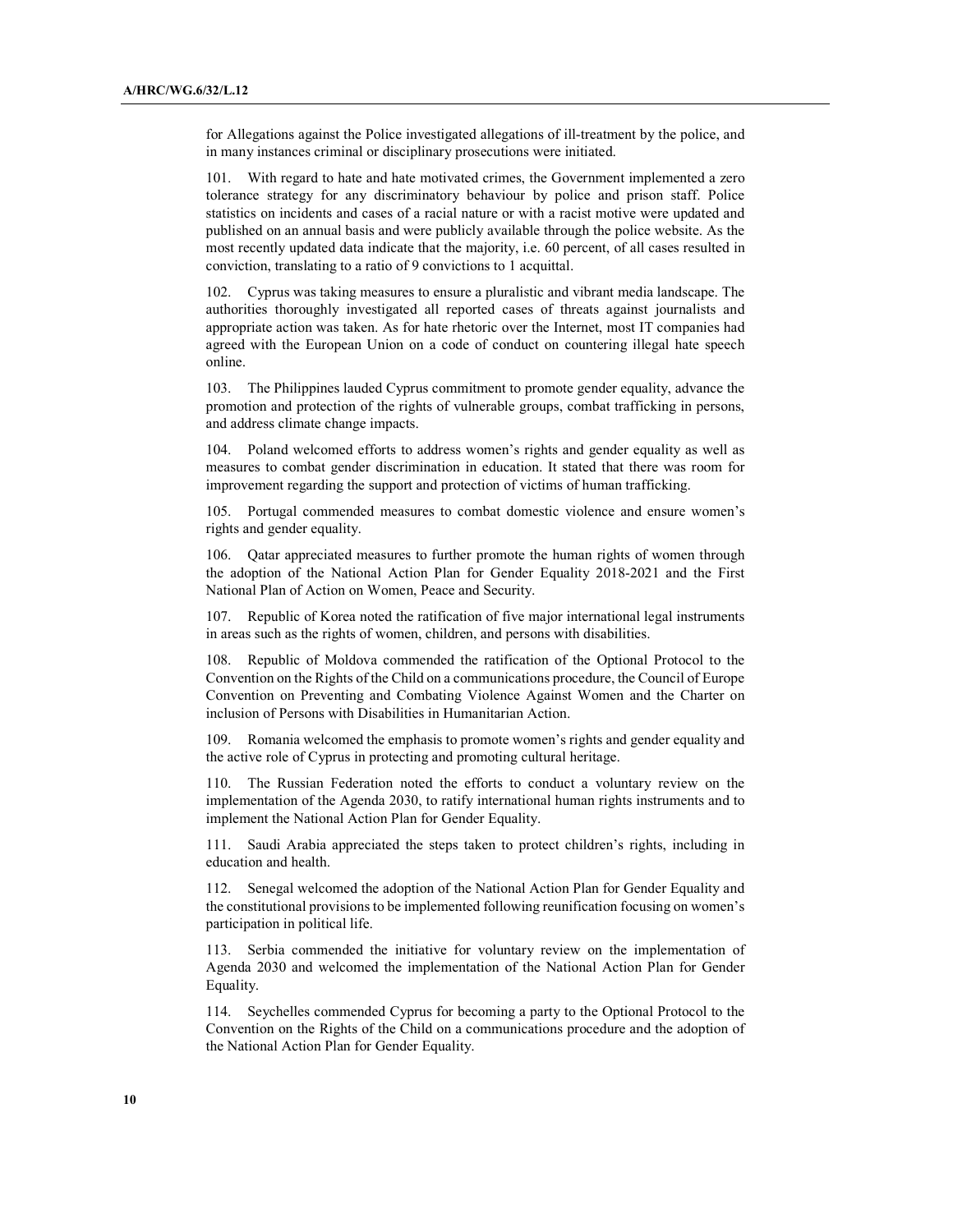115. Slovakia appreciated the ratification on the Optional Protocol to the Convention on the Rights of the Child on communications procedure as well as the strategy on the Health Rights of the Child.

116. Slovenia noted the adoption of the National Action Plan for Gender Equality.

117. Spain congratulated progress made by Cyprus in combatting violence against women and gender inequality and the recognition of homophobia as an aggravating criminal circumstance.

118. Sri Lanka was encouraged by steps to combat gender discrimination in the areas of education and employment, and to address the gender pay gap.

119. The State of Palestine acknowledged efforts to combat gender stereotypes from an early age, and to promote diversity and combat racism in the classroom.

120. Sweden welcomed the continuous positive development regarding human rights, while recognizing that the unresolved Cyprus issue hindered the full enjoyment of human rights, including property rights and other human rights violations in the area not under the Government's effective control.

121. Togo welcomed the adoption of the legislative and administrative measures to combat human trafficking and the mechanisms put in place to support victims.

122. Tunisia commended the adoption of national strategies and legislation in gender equality and empowerment of vulnerable groups.

123. Turkey stated that its intervention on Cyprus carried out in the wake of a coup d'état in 1974 was fully legal under the 1960 Treaty of Guarantee.

124. Cyprus, raising a point of order, stated that the statement of Turkey contravened the rules of procedure of the Working Group on the universal periodic review, which was mandated to examine the human rights situation in the Republic of Cyprus. Cyprus stated that it was imperative that all erroneous references, including non-UN terminology be omitted from the record and the report of the Working Group meeting, and that Turkey cease the politicisation of the process. Cyprus requested the President of the Human Rights Council to make a ruling to this effect.

125. The President of the Human Rights Council recalled that questions of a political and territorial nature did not fall within the mandate of the Human Rights Council. He recalled that certain issues were already on the agenda of other bodies that were more competent in those areas. The President invited the delegations to focus on human rights issues in their interventions and to avoid territorial and bilateral issues which politicize the debate.

126. Turkey stated that there were an increasing number of preconceived attacks and incidents perpetrated against Turkish Cypriots and that they remained largely unpunished. Turkey stated that there was still no Turkish-language school in the south, and that there was no mosque in the south for unrestricted and continuous worship. It stated that many Turkish Cypriots were prevented from crossing into the south on the basis of their ethnic origin or the origin of their ancestors.

127. Turkmenistan commended the efforts Cyprus towards implementing the Sustainable Development Goals, including its first National Voluntary Review in 2017.

128. Ukraine appreciated the efforts of Cyprus aimed at the protection of environmental rights, namely the activities on reversing the impact of climate change and its negative repercussions, especially in the Eastern Mediterranean.

129. United Arab Emirates stated that Cyprus played a leading role in the protection of cultural heritage.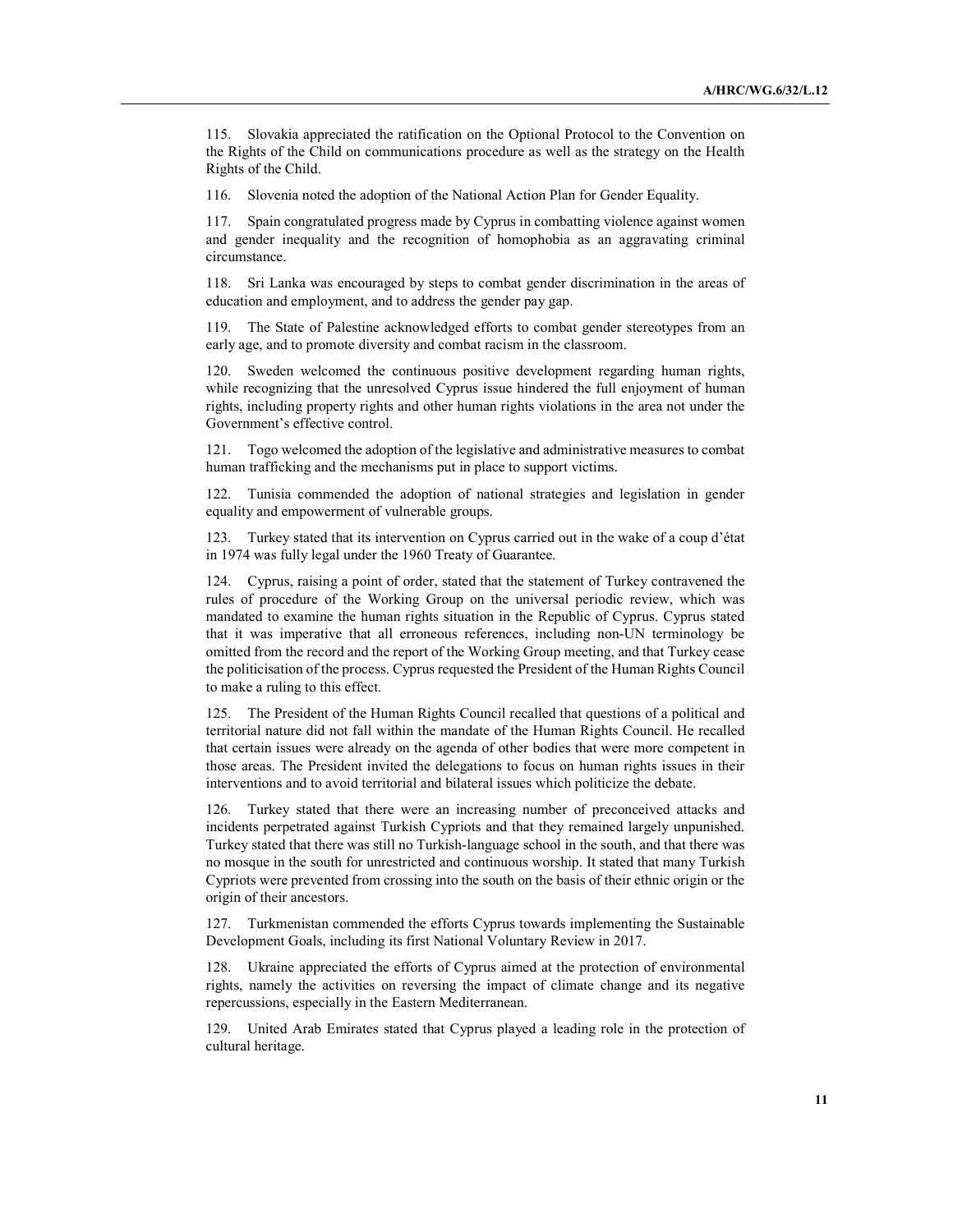130. United Kingdom of Great Britain and Northern Ireland recognized human rights progress, including efforts to combat human trafficking and modern slavery, and to protect and promote women's rights. It was concerned by the deprivation of citizenship to Turkish Cypriot children with one parent who is a non-Cypriot national.

131. United States of America recognized the challenges faced by Cyprus related to migration and the political division of the island. It was concerned about allegations that investigations of police for mistreatment of persons in detention were hampered by lack of resources and personal ties between accused police officers and investigators.

132. The Ambassador of the Republic of Cyprus recalled that almost all Turkish Cypriots, irrespective of where they live, were holders of Cypriot birth certificates, IDs and passports. He mentioned that the Government had to adopt emergency measures to counter the influx of illegal settlers, including the adoption of criteria concerning the granting of Cypriot nationality to them and their descendants.

133. Turkey, raising a point of order, stated that Cyprus should not be exempt from the rules of procedure and should refrain from making political statements.

134. The Ambassador of the Republic of Cyprus stated that all the cases to grant Cypriot nationality were examined on humanitarian grounds. He stated that the Government of the Republic of Cyprus was working towards a solution that respects the expectation of all Cypriots and will result in a functional federal State based on United Nations Security Council resolutions, the agreements of the leaders of the two communities, free from occupation armies, rights of intervention, and guarantees. He stated that the occupation power has obligations.

135. Turkey, raising a point of order, reminded that Cyprus was not exempt from the rules of procedure and stated that the only occupation was that of the Greek Cypriot administration.

The President of the Human Rights Council repeated his first announcement that the meeting was not destined to address bilateral, territorial or political issues and requested the delegations to focus on human rights issues in their interventions. He reminded that points of order should be on procedural matters.

137. The Ambassador of the Republic of Cyprus confirmed and reaffirmed that the Government ensures the effective participation of Turkish Cypriots living in all the parts of the Republic of Cyprus. The Government had also been ready to establish a Turkish-language school in Limassol, but had encountered parental resistance out of fear for isolation or discrimination of their children.

138. The head of delegation stated that Cyprus attributed great importance to the universal periodic review. She expressed confidence that the outcome of the review would contribute to further enhancing the promotion and protection of human rights in Cyprus. The universal periodic review provided a good opportunity to reflect on achievements and to set new goals in the area of human rights protection and promotion.

## II. Conclusions and/or recommendations

139. The following recommendations will be examined by Cyprus, which will provide responses in due time, but no later than the forty-first session of the Human Rights Council:

139.1 Expediate the ratification and or the accession process of international instruments that are pending (Ethiopia);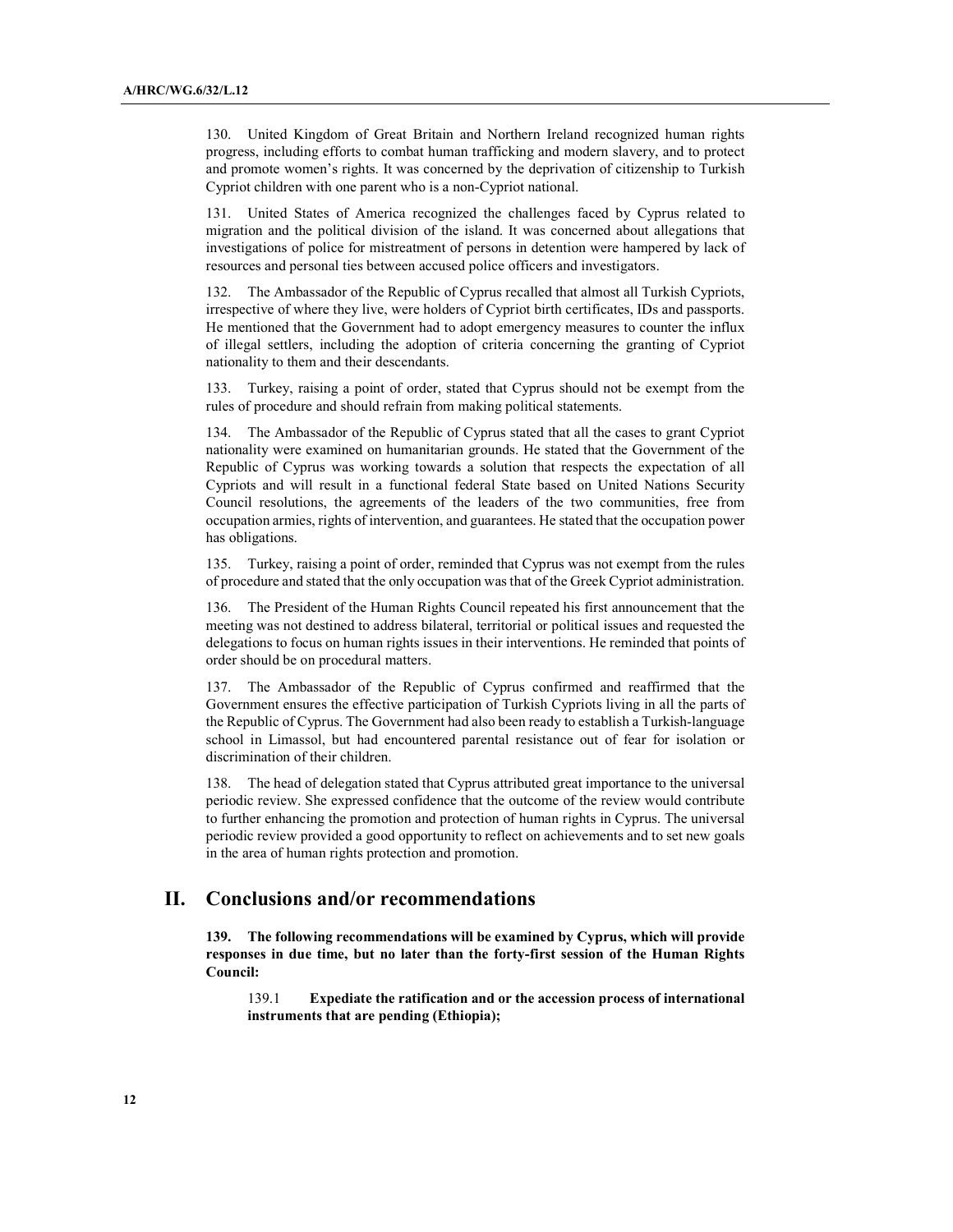139.2 Consider adhering to the international and human rights instruments to which Cyprus is not yet a party, including the International Convention on the Protection of the Rights of All Migrant Workers and Members of Their Families, the ILO Indigenous and Tribal Peoples Convention, No.169, and the Convention on the Status of Stateless Persons, among others (Honduras);

139.3 Continue efforts to ensure serious implementation of the international instruments that Cyprus has ratified (Jordan);

139.4 Consider adhering to the International Convention on the Protection of the Rights of All Migrant Workers and Members of Their Families, and accelerate the process of ratification of the International Convention for the Protection of All Persons from Enforced Disappearance, as well as of the Domestic Workers Convention of the International Labour Organization (Uruguay);

139.5 Ratify the international human rights instruments not yet ratified, including the International Convention on the Protection of the Rights of All Migrant Workers and Members of Their Families (Azerbaijan);

139.6 Join the International Convention on the Protection of the Rights of All Migrant Workers and Members of Their Families (Kyrgyzstan);

139.7 Consider ratifying the International Convention on the Protection of the Rights of All Migrant Workers and Members of Their Families (Albania);

139.8 Ratify the International Convention for the Protection of All Persons from Enforced Disappearance (Iraq) (Italy) (Montenegro) (Spain); Ratify the International Convention for the Protection of All Persons from Enforced Disappearance, currently under consideration, as previously recommended (Portugal);

139.9 Become a party to the International Convention for the Protection of All Persons from Enforced Disappearance (Seychelles);

139.10 Continue efforts to ratify the International Convention for the Protection of All Persons from Enforced Disappearance (Argentina);

139.11 Initiate early ratification of the International Convention for the Protection of All Persons from Enforced Disappearance (Sri Lanka);

139.12 Continue working on the ratification of the Convention relating to the Status of Stateless Persons and the Convention on the Reduction of Statelessness (Uruguay);

139.13 Accede to the 1954 Convention relating to the Status of Stateless Persons and the 1961 Convention on the Reduction of Statelessness and develop a national plan and procedures to address all issues related to stateless persons (Brazil);

139.14 Accede to the 1954 Convention relating to the Status of Stateless persons and the 1961 Convention on the Reduction of Statelessness (Republic of Moldova) (Spain);

139.15 Ratify and implement into national legislation the 1954 Convention relating to the Status of Stateless Persons and 1961 Convention on the Reduction of Statelessness (Slovakia);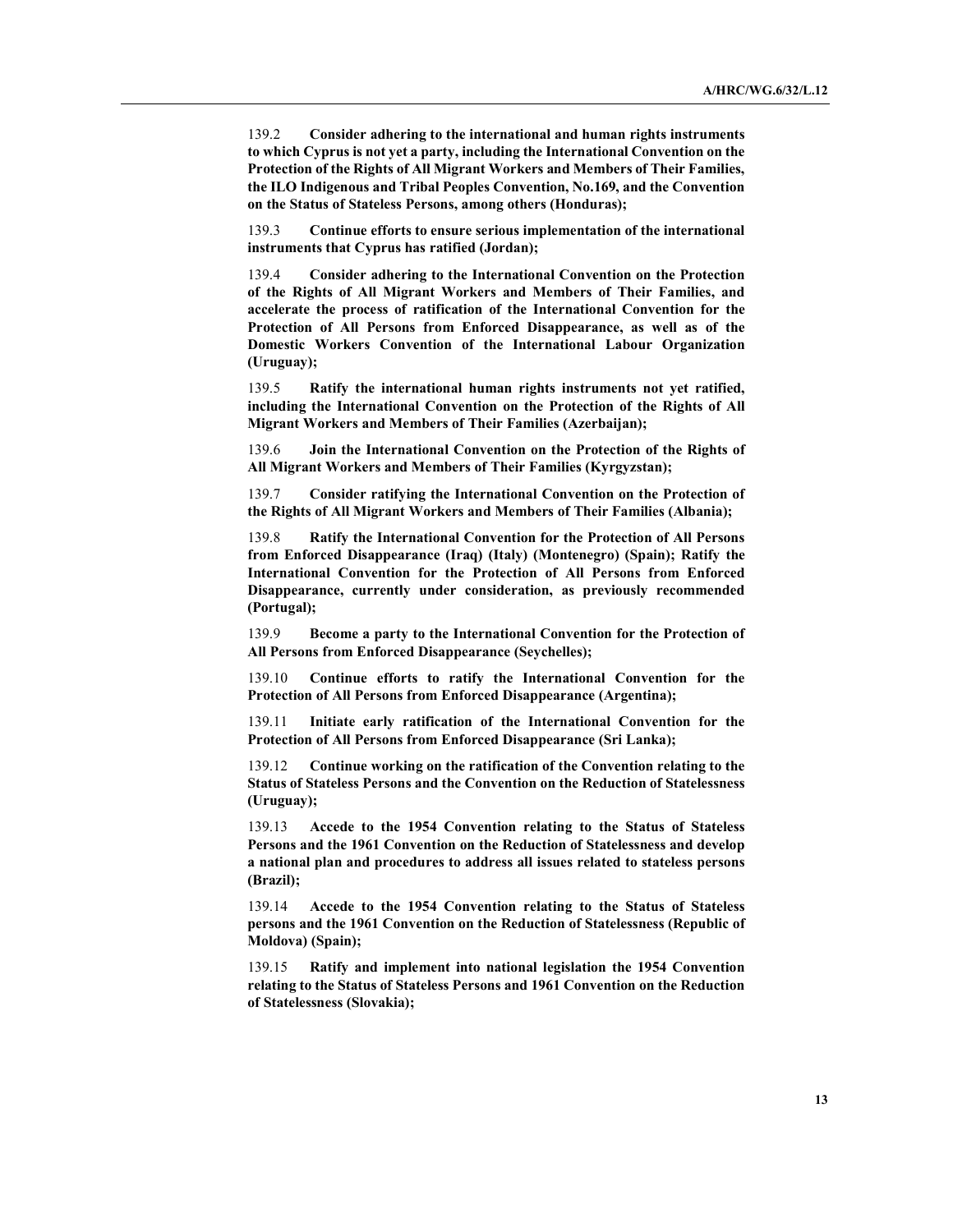139.16 Intensify efforts in accomplishing ratification of the 1961 Convention on the Reduction of Statelessness and International Convention for the Protection of All Persons from Enforced Disappearance (Ukraine);

139.17 Sign the Optional Protocol to the International Covenant on Economic, Social and Cultural Rights (Dominican Republic) (Greece); Complete the process of signing the Optional Protocol to the International Covenant on Economic, Social and Cultural Rights, as previously recommended (Portugal);

139.18 Ratify the Optional Protocol to the International Covenant on Economic, Social and Cultural Rights (Ecuador); (Montenegro); (Togo);

139.19 Consider ratifying the Optional Protocol to the International Covenant on Economic, Social and Cultural Rights (Albania);

139.20 Ratify the ILO Convention on Domestic Workers, 2011 (Togo);

139.21 Ratify the Indigenous and Tribal Peoples convention No. 169 of the International Labour Organization (Denmark);

139.22 Adopt an open, merit-based selection process when selecting national candidates for UN Treaty Body elections (United Kingdom of Great Britain and Northern Ireland);

139.23 Review the Law on the Procedure for Standardization of Geographical Names, which criminalize the publication and circulation of material containing place names that are different from those specified in official documents (Sweden);

139.24 Further implement policies and measures designed to protect the rights of women, children, persons with disabilities, and migrants (China);

139.25 Take the necessary steps to bring the Office of the Commissioner for Administration and Protection of Human Rights fully into compliance with the Paris Principles (Germany); Make the necessary improvements so that the Commission for Administration and Human Rights has a higher category, in accordance with the Paris Principles (Mexico); Ensure that the Office of the Commissioner for Administration and Human Rights is fully compliant with the Paris Principles with a view to obtaining an A-accreditation (Poland); Ensure the compliance by the Office of the Commissioner for Administration and Human Rights with the Paris Principles (Qatar); Enable the Office of the Commissioner for Administration and Human Rights to be fully in line with the Paris Principles (Senegal); Bring the National Human Rights Institution fully in line with the Paris Principles (Togo); Ensure that its national human rights institution, the Office of the Commissioner for Administration and Human Rights, is fully compliant with the Paris Principles (Ukraine);

139.26 Continue the effort of human rights training at all levels of government and concerned agencies (France);

139.27 Continue to organise training programs by the national police academy on investigating crimes committed in the context of racism and hate speech (Jordan);

139.28 invest more resources in the training of lawyers, prosecutors and judges in specific knowledge on violence against women, the needs and rights of victims, and the legal framework on violence against women in Cyprus (Spain);

139.29 Strengthen efforts in raising awareness and education on human rights (Bhutan);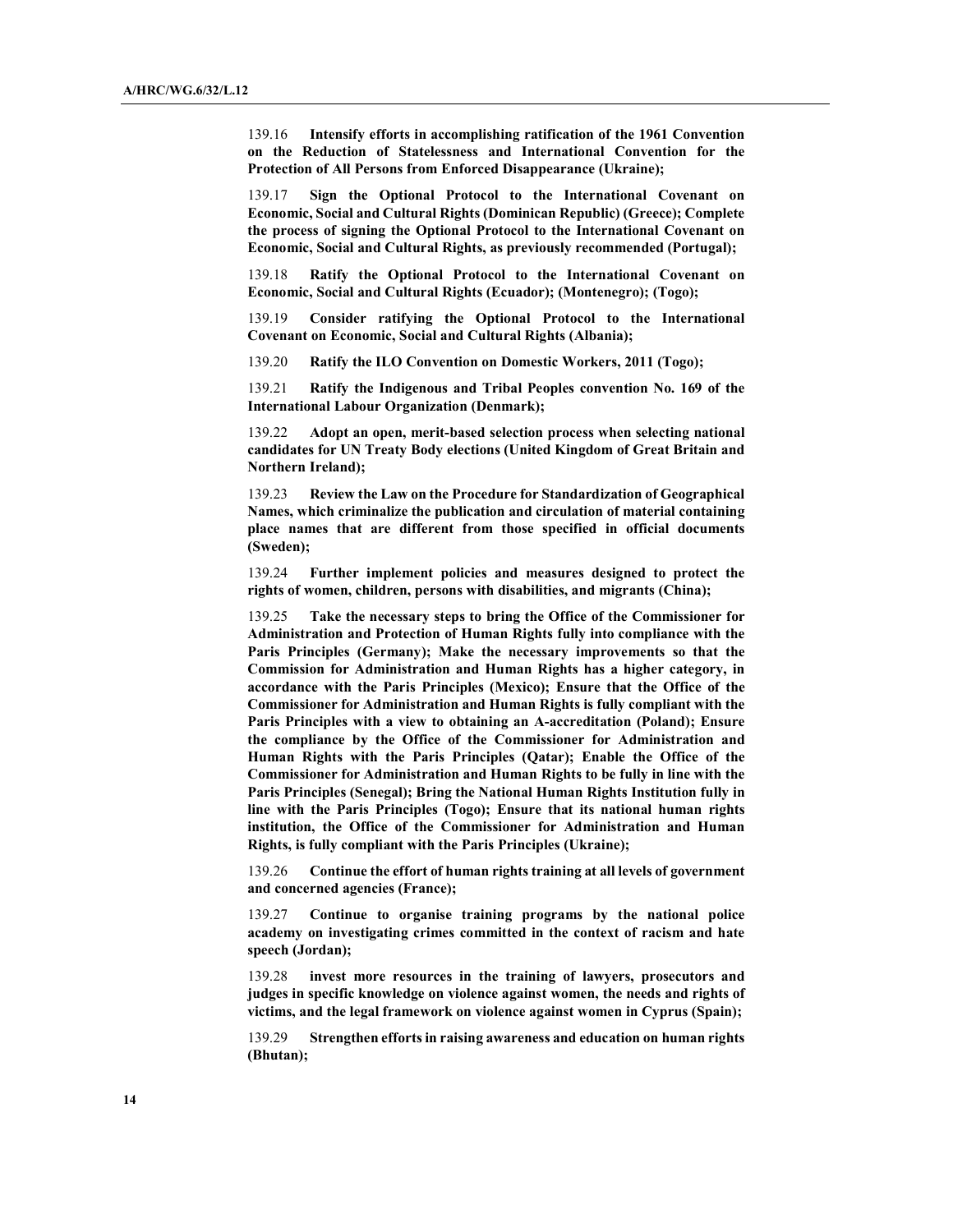139.30 Continue its efforts for further advancement of raising awareness and education on human rights (Lao People's Democratic Republic);

139.31 Organize campaigns and educational programmes, including in schools, to raise awareness on the importance of cultural heritage in all its diversity (Romania);

139.32 Strengthen its efforts to safeguard and further advance the human rights through raising awareness and education on human rights (Turkmenistan);

139.33 Continue strengthening the fight against discrimination and hate speech against minority and vulnerable groups, and ensure that hate crimes are effectively prosecuted and their perpetrators convicted (Bolivarian Republic of Venezuela);

139.34 Consider adopting a general law against discrimination in all its forms and on any grounds, guaranteeing victims' access to justice and redress in case of discrimination (Ecuador);

139.35 Strengthen efforts to eradicate racial discrimination against ethnic minorities, including by conducting public awareness-raising campaigns to promote tolerance and respect for diversity (Indonesia);

139.36 Adopt a comprehensive anti-discrimination law prohibiting all direct, indirect and multiple forms of discrimination on any grounds and that provides for effective remedies for victims of discrimination, including within judicial and administrative proceedings (Ireland);

139.37 Develop a comprehensive strategy for the inclusion of members of the Roma in all areas of life, to ensure that they have access to adequate housing, education, employment and health care without discrimination and stigmatization (Poland);

139.38 Continue its work to protect the rights of vulnerable groups, in particular women, children, persons with disabilities and older persons (Russian Federation);

139.39 Adopt a strategy with an action plan to further combat discriminatory attitudes and hate speech towards migrants and racial minorities (Togo);

139.40 Continue its efforts to protect the rights of vulnerable groups, in particular women, children, persons with disabilities and elderly people (Armenia);

139.41 Take measures to combat discrimination against the LGBTI community and consider legal measures that would punish incitement to hatred on grounds of sexual orientation and gender identity (Canada);

139.42 Continue efforts to prohibit discriminatory practices, defamation, incitement to discrimination, hostility and violence against persons because of their sexual orientation (France);

139.43 Step up efforts to enact the new legislation on transgender persons (Malta);

139.44 Provide further assistance to victims of discrimination or violence based on gender identity and sexual orientation (Malta);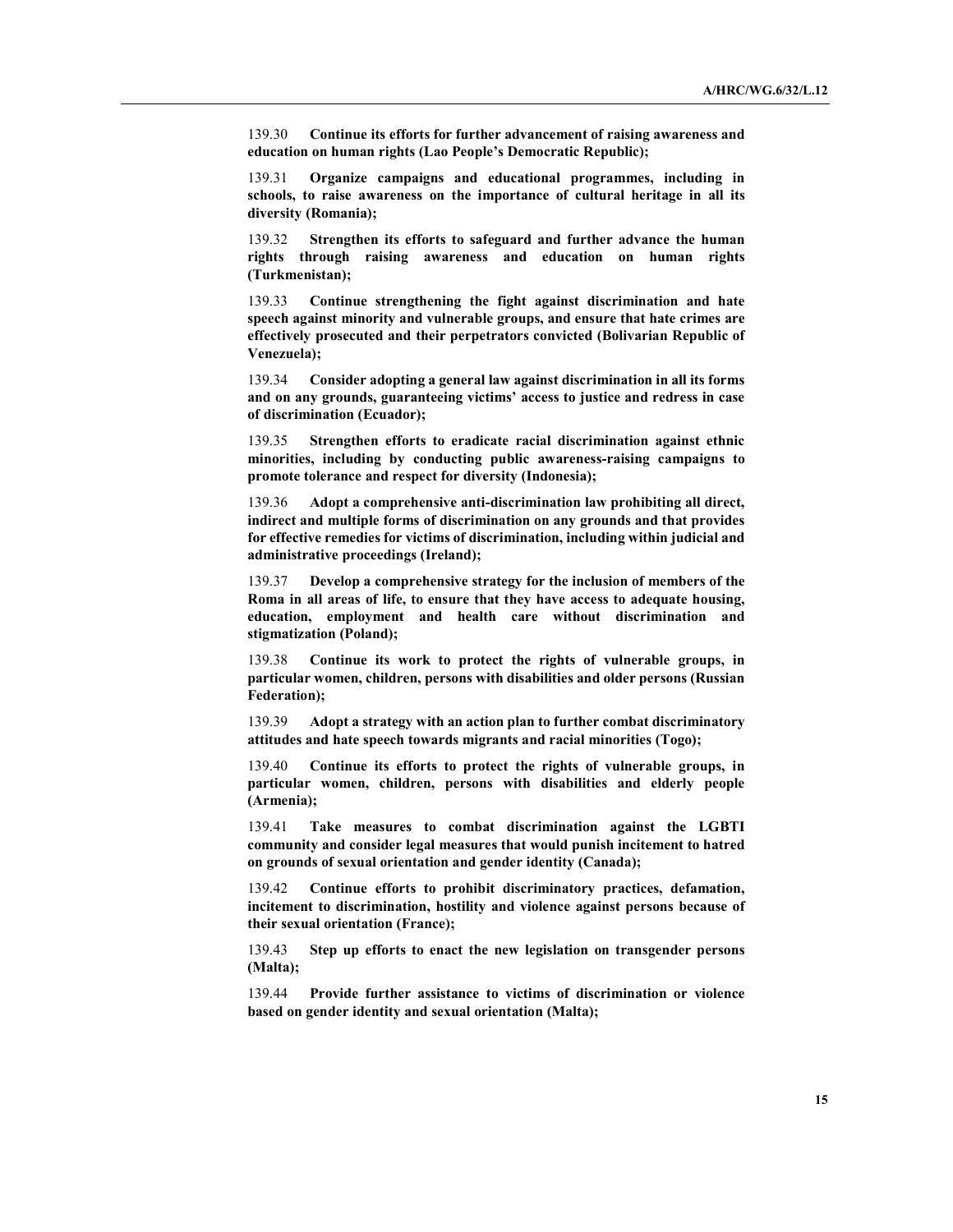139.45 Increase awareness-raising programmes and campaigns aimed at deterring public incitement of acts against persons on the basis of sexual orientation and gender identity (Malta);

139.46 Criminalize incitement to hatred for reasons of sexual orientation or gender identity (Spain);

139.47 Take steps to protect and enforce the rights of its LGBTI community (Australia);

139.48 Establish a national mechanism to promote multiculturalism, acceptance and respect for diversity (Bahrain);

139.49 Strengthen its support for intercommunal dialogue and activities (Canada);

139.50 Establish a national committee to promote multiculturalism, acceptance and respect for diversity (Dominican Republic);

139.51 Establish a national committee to promote multiculturalism, acceptance and respect for diversity (Georgia);

139.52 Redouble efforts to promote tolerance towards persons belonging to ethnic, national, and racial minorities (Honduras);

139.53 Include gender identity as a prohibited ground for discrimination in equal treatment legislation and adopt an action plan to combat homophobia and transphobia in all areas of everyday life (Iceland);

139.54 Strengthen the efforts to promote inter-religion dialogue and understanding (Republic of Korea);

139.55 Establish a national committee to promote cultural pluralism and respect for diversity (Saudi Arabia);

139.56 Redouble efforts to eradicate racial discrimination against Turkish Cypriots and Roma (Chile);

139.57 Adopt a comprehensive strategy to combat racial stereotyping, discriminatory attitudes, hate speech and hate crimes and ensure enforcement of relevant legislation (Iceland);

139.58 Continue to promote sustained economic recovery and raise people's living standards so as to lay a solid foundation for the enjoyment of all human rights by its people (China);

139.59 Pursue efforts in order to place human rights at the heart of the framework for achieving the Sustainable Development Goals (Kuwait);

139.60 Continue implementing the UN 2030 agenda, with a particular focus on all goals that are directly related to human rights (United Arab Emirates);

139.61 Ensure that its policies, legislation, regulations and enforcement measures effectively serves to prevent and address the heightened risk of business involvement in abuses in conflict situations, which includes situations of foreign occupation (State of Palestine);

139.62 Ensure that authorities carry out prompt, effective and impartial investigations with regard to the cases of torture or ill-treatment (Azerbaijan);

139.63 Investigate and hold accountable law enforcement officials responsible for alleged mistreatment of persons in detention (United States of America);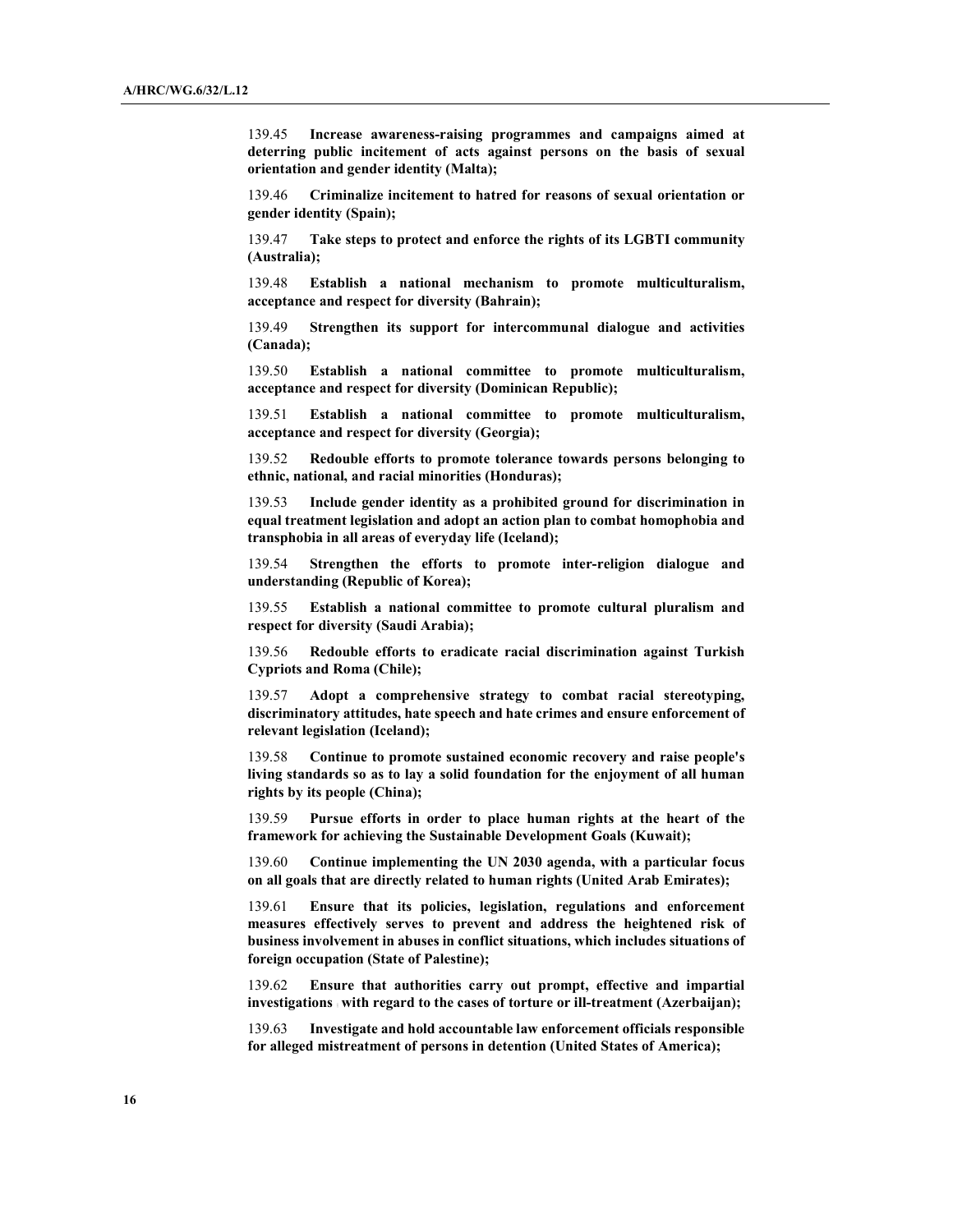139.64 Continue to increase efforts aimed at improving the conditions of detention, including reducing overcrowding in prisons, ensuring access to qualified medical care, and preventing incidents of violence among prisoners (Belarus);

139.65 Continue to improve the human rights situation in prisons and detention centers through institutional capacity-building and training law enforcement officials (Lebanon);

139.66 Strengthen further efforts in the field of combating human trafficking, including improving the national mechanism for the identification, protection and rehabilitation of victims of human trafficking (Belarus);

139.67 Continue the fight against trafficking in human beings and the engagement in the international cooperation in this respect (Bulgaria);

139.68 Improve the identification of trafficked people and provide adequate assistance and protection to these persons, particularly to women and young girls (Croatia);

139.69 Continue increasing actions in the fight against trafficking in persons - especially of women and children - and strengthen measures to detect and prevent this crime (Bolivarian Republic of Venezuela);

139.70 Strengthen measures to prevent and combat trafficking in persons, paying particular attention to migrants and women (Honduras);

139.71 Intensify efforts to prevent trafficking in migrant workers, particularly women (Indonesia);

139.72 Ensure continuous implementation of the national framework on combating human trafficking and providing health care, psycho-social services and other forms of necessary support to the victims of trafficking (Afghanistan);

139.73 Continue its efforts in combating trafficking in persons and protection of women and children (Myanmar);

139.74 Take further measures in rehabilitation and reintegration of the trafficked victims (Myanmar);

139.75 Combat human trafficking and provide victims, particularly women and children, with appropriate protection and assistance for rehabilitation (Nepal);

139.76 Sustain its efforts in preventing and combatting human trafficking (Nigeria);

139.77 Take further practical and procedural measures to prevent human trafficking (Oman);

139.78 Further strengthen institutional capacity to combat trafficking in persons and enhance protection and rehabilitation measures for victims (Philippines);

139.79 Provide systematic rehabilitation and reintegration measures, counselling, medical treatment, psychological support and redress, including compensation, for victims of trafficking (Poland);

139.80 Keep up the efforts to investigate all cases of human trafficking and ensure that perpetrators are brought to justice (Republic of Korea);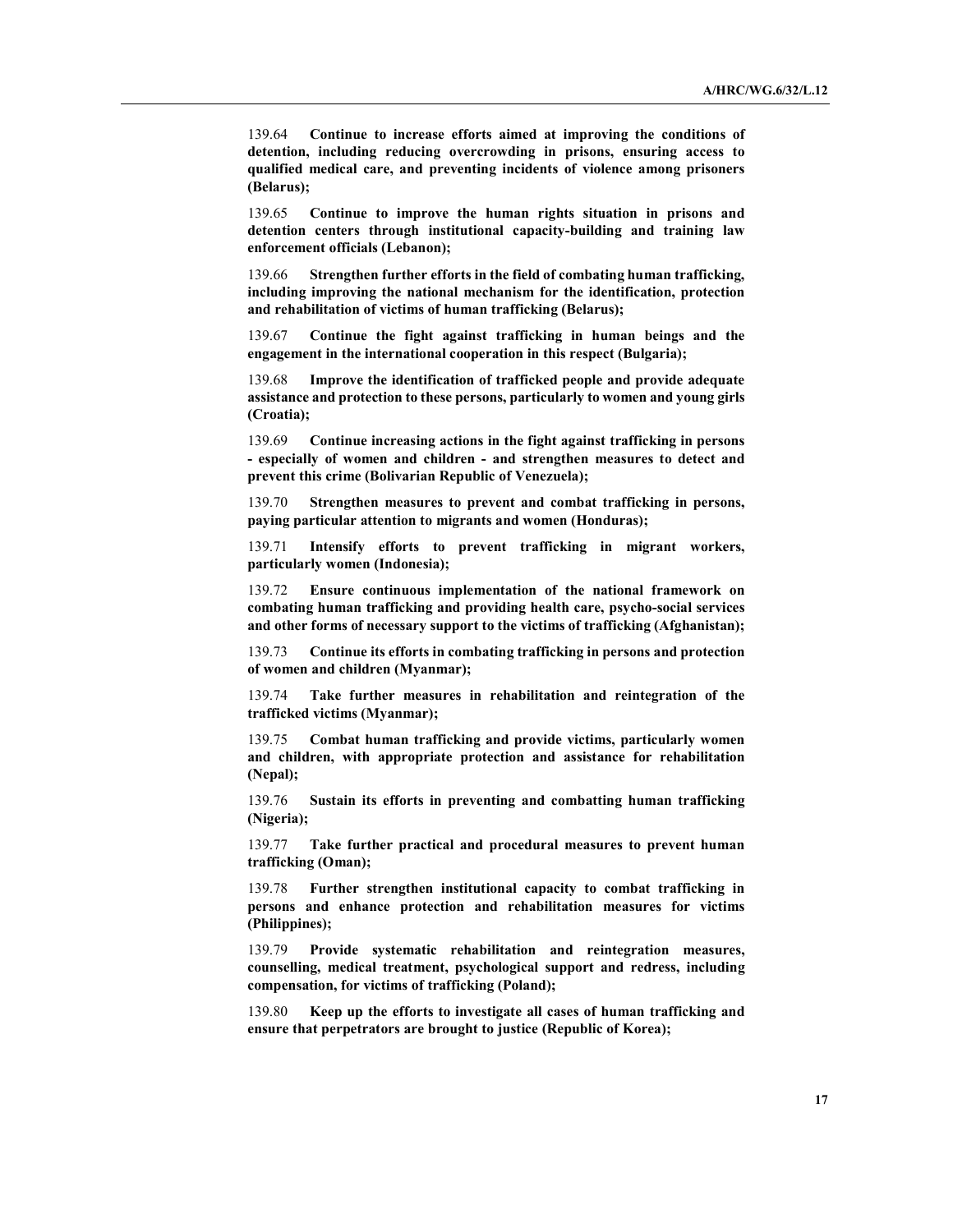139.81 Apply legal provisions to combat trafficking in human beings, intensifying the identification, assistance and protection of victims, and the prosecution and conviction of offenders (Spain);

139.82 Take all necessary steps to work with representatives of the Turkish Cypriot community to eliminate human trafficking (Australia);

139.83 Adopt a new National Action Plan to combat trafficking in persons for the period 2019-2021 (Bahrain);

139.84 Consider the adoption of a new national plan of action on combating trafficking in persons (Egypt);

139.85 Adopt a new National Action Plan to combat trafficking in human beings for the period 2019-2021 (Georgia);

139.86 Adopt a new National Action Plan to combat trafficking in human beings for the period 2019 – 2021 (Viet Nam);

139.87 Adopt a new action plan to combat human trafficking for the period of 2019-2021 (Israel);

139.88 Adopt a new action plan to combat human trafficking for the period 2019-2021 (Nicaragua);

139.89 ensure that persons in need of international protection, including those fleeing indiscriminate violence, are not detained (Azerbaijan);

139.90. Ensure the accessibility of religious sites and enjoyment of freedom of religion and cultural rights for all, without any discrimination (Indonesia);

139.91 Take the necessary measures to guarantee freedom of religion, eliminating all restrictions to access religious sites (Argentina);

139.92 Further promote and protect the rights of religious minorities (Armenia);

139.93 Ensure that the right of freedom of expression is equally guaranteed and enjoyed by all of its citizens and community members, including those involved in inter-communal activities and journalists (Netherlands);

139.94 Continue to provide assistance to asylum seekers so that they can, in particular benefit from free legal aid during the examination of their application in the first instance and from the assistance of a lawyer (Senegal);

139.95 Strengthen anti-corruption laws and enact regulations and codes of conduct to govern lobbying and decision making processes (Australia);

139.96 Ensure an equal treatment of all those applying for the Cypriot nationality (Germany);

139.97 Take adequate measures to ensure that nationality laws are applied universally on the basis of clearly defined criteria (Ireland);

139.98 Ensure the non-discriminatory application of the law regulating Cypriot nationality, so as to guarantee equal access to fundamental rights for all people on its territory, and to prevent statelessness by acceding to the 1954 Convention on the Status of Stateless Persons, the 1961 Convention on the Reduction of Statelessness and the 2000 European Convention on Nationality (Netherlands);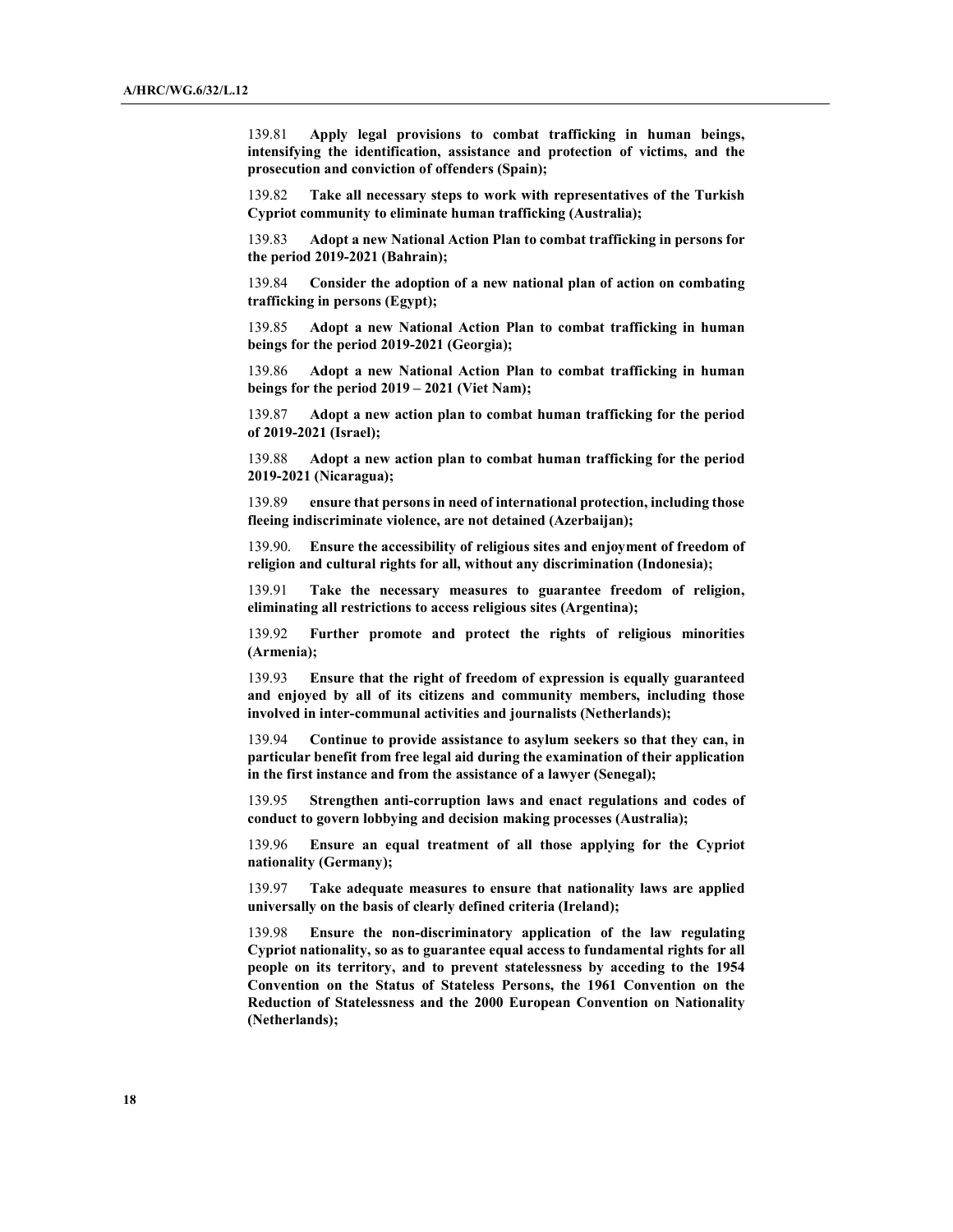139.99 Take the necessary measures in order to eliminate from the national legislation all provisions that restrict rights and discriminate against persons belonging to certain groups or minorities, in particular guaranteeing the transmission of nationality (Argentina);

139.100 Review and amend relevant legal provisions, guaranteeing the right of all persons who have one Cypriot parent to obtain Republic of Cyprus nationality, on an equal basis with others, irrespective of the other parent's ethnicity, gender, place of residence or means of entering the country (United Kingdom of Great Britain and Northern Ireland);

139.101 Process citizenship applications for children of mixed Turkish Cypriot and Turkish parents within a reasonable timeframe (United States of America);

139.102 Continue measures aimed at effective implementation of the International Covenant on Economic, Social and Cultural Rights (Romania);

139.103 Step up efforts to continue reducing poverty and social exclusion (Cuba);

139.104 Intensify efforts to combat poverty (Iraq);

139.105 Continue undertaking measures to eradicate poverty and allocate adequate resources to assist those living in poverty (Malaysia);

139.106 Take measures to address multiple forms of discrimination and ensure protection for the rights of workers (Nepal);

139.107 Take concrete action to ensure greater human rights protection of domestic foreign workers, for example, improving oversight of working conditions to prevent labour exploitation in the domestic sector (Canada);

139.108 Take measures to combat gender discrimination in employment and guarantee equal pay for men and women for equal work or work of equal value (India);

139.109 Vest labour inspectors and the police with the adequate powers to investigate the working conditions of domestic workers and to strengthen the regulatory framework for private employment agencies (Slovenia);

139.110 Continue to take steps to improve the working conditions of all non-EU citizens and the safety and health of all workers including domestic workers (Sri Lanka);

139.111 Strengthen the capacity of the labour inspectorate to proactively identify victims of forced labour, particularly among vulnerable populations, and provide them with means of legal redress (United Kingdom of Great Britain and Northern Ireland);

139.112 Reduce restrictions on work authorizations for eligible asylum seekers as these restrictions put them at risk of unsafe working conditions and labor exploitation until the authorizations are provided (United States of America);

139.113 Continue implementing the strategy on healthcare rights of children (Kuwait);

139.114 Further improve access to health-care services for undocumented migrants and asylum seekers that would cover emergency health-care, regular access to public health institutions and mental health services (Slovenia);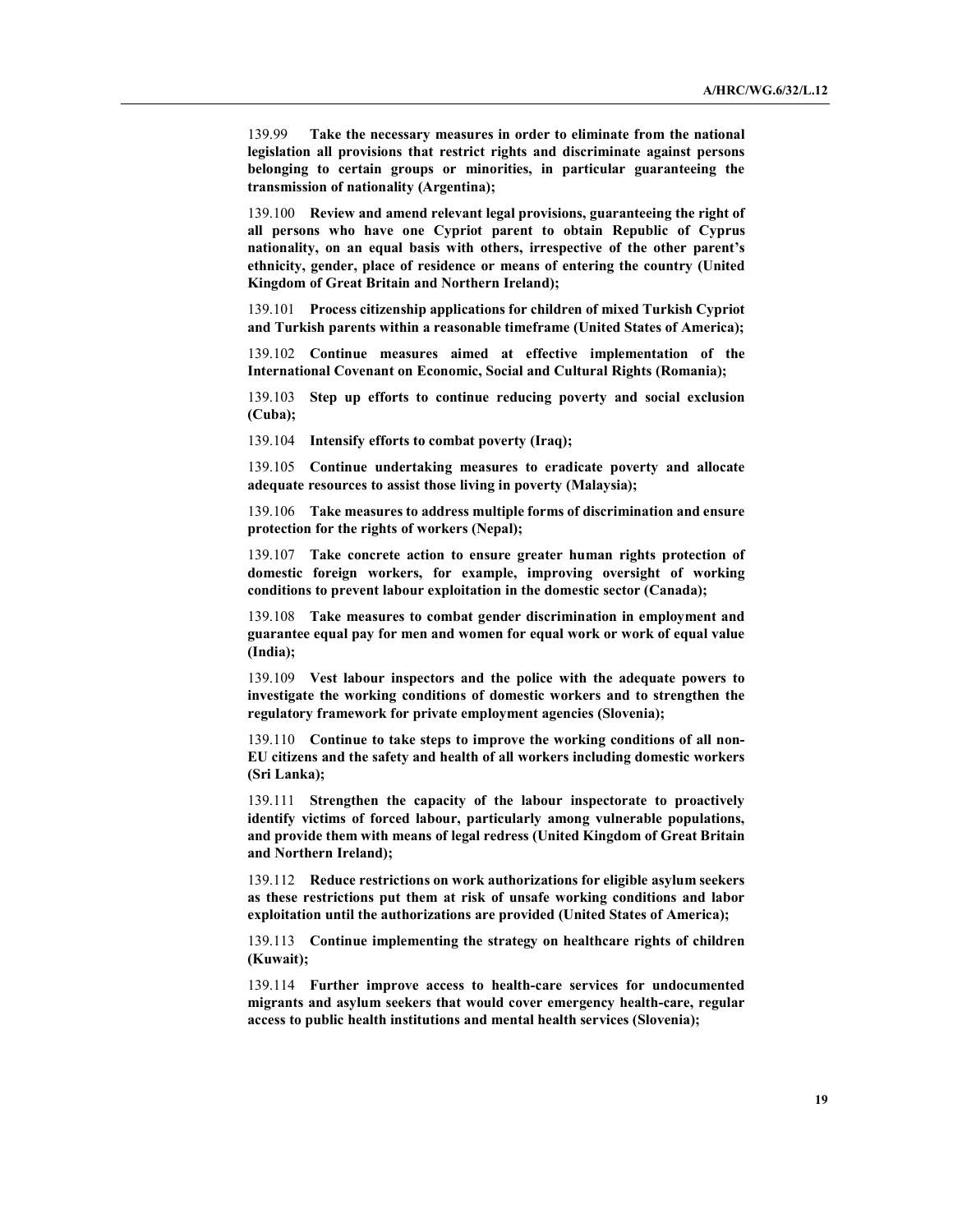139.115 Pursue efforts in provision of health care services provided by the public sector (Tunisia);

139.116 Improve the fulfillment of the right to health of persons living with, at risk of, or affected by HIV, particularly by expanding access to HIV-related prevention, diagnosis, treatment, care and support (Brazil);

139.117 Continue improving access to quality education, giving students the opportunity to successfully complete their learning, in accordance with the Strategic Plan 2018 - 2020 (Bolivarian Republic of Venezuela);

139.118 Take steps to ensure the compulsory school attendance of all Roma children and enhance their equality in the education system (Hungary);

139.119 Strengthen its efforts to increase participation of members of the Roma Community in education sector and address the challenges such as the low school attendance and school drop outs (India);

139.120 Continue its efforts for ensuring access to inclusive education at all levels of education for all children, particularly for vulnerable groups including children belonging to minority communities, girls and children with disabilities (Afghanistan);

139.121 Support educational policy aimed at reducing disparities in education outcomes (Oman);

139.122 Continue its efforts to ensure equal access of all children to education while promoting tolerance and respect in its education policy (State of Palestine);

139.123 Ensure quality education for children and provide opportunities for students to succeed in their learning through its 2018-2020 Strategic Plan, including the children with disabilities (Turkmenistan);

139.124 Continue efforts to further create awareness-raising campaigns and educational programmes to advocate cultural rights and protect cultural heritage (Bhutan);

139.125 Redouble efforts in the fight against discrimination and violence against women; and promote specific measures to achieve effective gender equality (Uruguay);

139.126 Continue the effective implementation of the National Action Plan for Gender Equality, and take measures to eliminate the gender based wage inequality (Cuba);

139.127 Continue consolidating the achievements in the promotion of women's rights and welfare, enshrined in the new National Action Plan for Gender Equality (Dominican Republic);

139.128 Continue the national efforts aiming at empowering women and achieve equality between men and women in all areas (Egypt);

139.129 Continue policies of gender equality in all areas, particularly with regard to women's participation in political life (France);

139.130 Take necessary measures to further strengthen and activate the role of the national machinery for women's rights (Iraq);

139.131 Continue to implement the national policies and programmes aimed at further promoting gender equality as well as the rights of women and children (Lao People's Democratic Republic);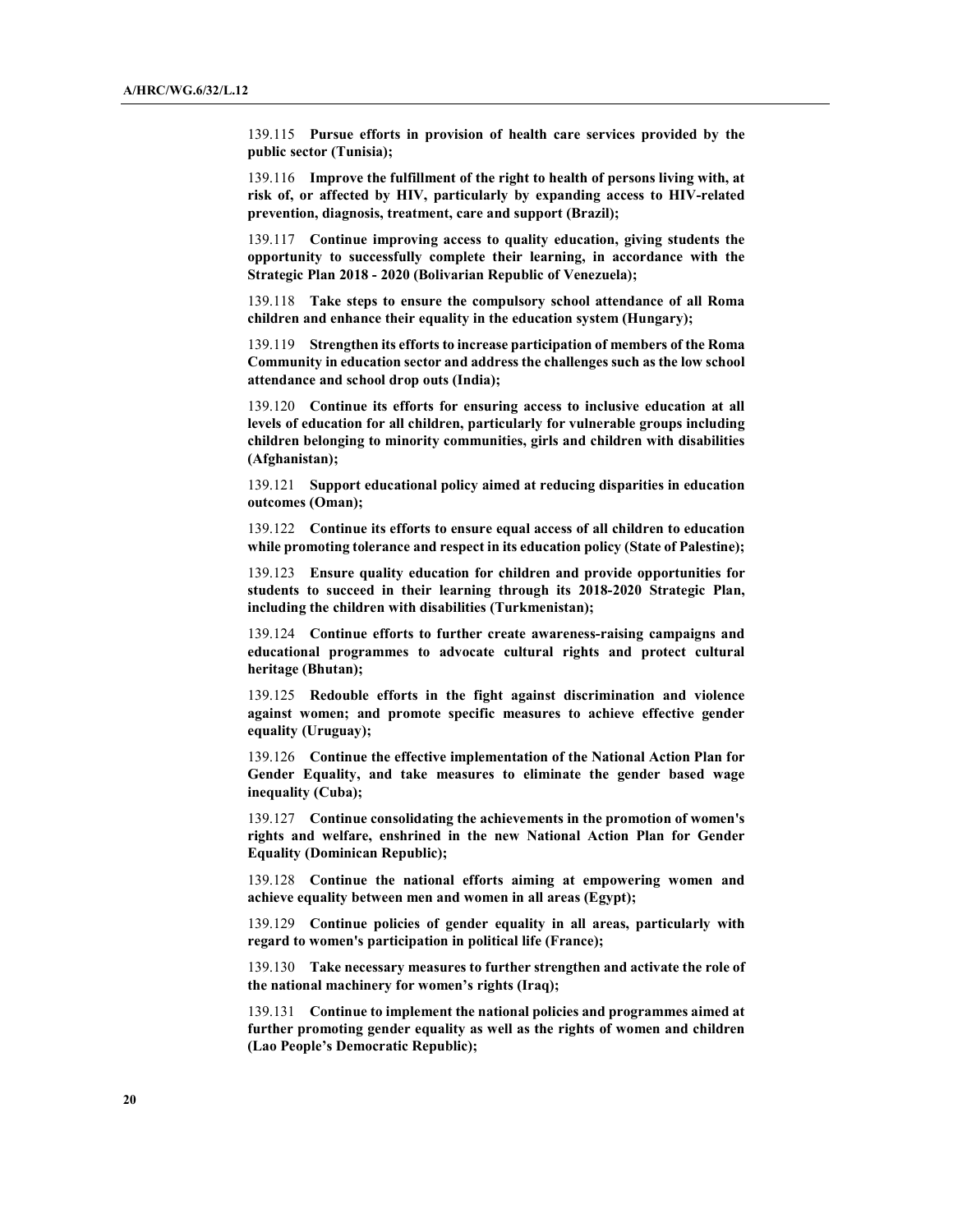139.132 Follow-up efforts to eliminate discrimination in the areas of employment and education through the National Action Plan for Gender Equality (2020-2018) (Lebanon);

139.133 Enhance efforts for gender equality and women empowerment programmes (Myanmar);

139.134 Ensure effective implementation of the National Action Plan for Gender Equality 2018-2021 (Philippines);

139.135 Consider introducing legislative measures to allow for positive action, such as quotas, to promote gender balance in decision-making on all levels and sectors (Republic of Moldova);

139.136 Address discrimination in schools through the allocation of sufficient resources to implement the Action Plan for Gender Equality in Education 2018- 2020 (Seychelles);

139.137 Continue its efforts to reduce gender inequality in employment and education (Israel);

139.138 Continue measures to reduce gender wage gap and improve integration of women in employment (Maldives);

139.139 Continue efforts to promote women's rights and protect them from violence (Lebanon);

139.140 Address discrimination and sexual harassment faced by girls in schools (Malaysia);

139.141 Pursue efforts to eliminate violence against women and domestic violence (Tunisia);

139.142 Further strengthen women's representation in decision-making positions (Bhutan);

139.143 Further strengthen efforts to increase representation of women in decision-making positions in the political, economic and cultural life (Bulgaria);

139.144 Promote the participation of women in the labour market and in decision-making positions in the public sector (Chile);

139.145 Strengthen the participation of women in political and public life and their representation in decision-making bodies (Ethiopia);

139.146 Increase the level of participation of women in the labour market (Hungary);

139.147 Strengthen the representation of women in decision-making positions in political life with a view to reaching the targets and quotas included in the national action plan on gender equality (Iceland);

139.148 Continue its commitment to increasing and promoting participation of women in public and political life (Italy);

139.149 Take all necessary measures to increase the level of participation of women in the labour market, and their representation in senior positions both in the public and private sector, particularly decision-making positions in political life and peace negotiations, as well as to adopt further measures to close the gender wage gap (Poland);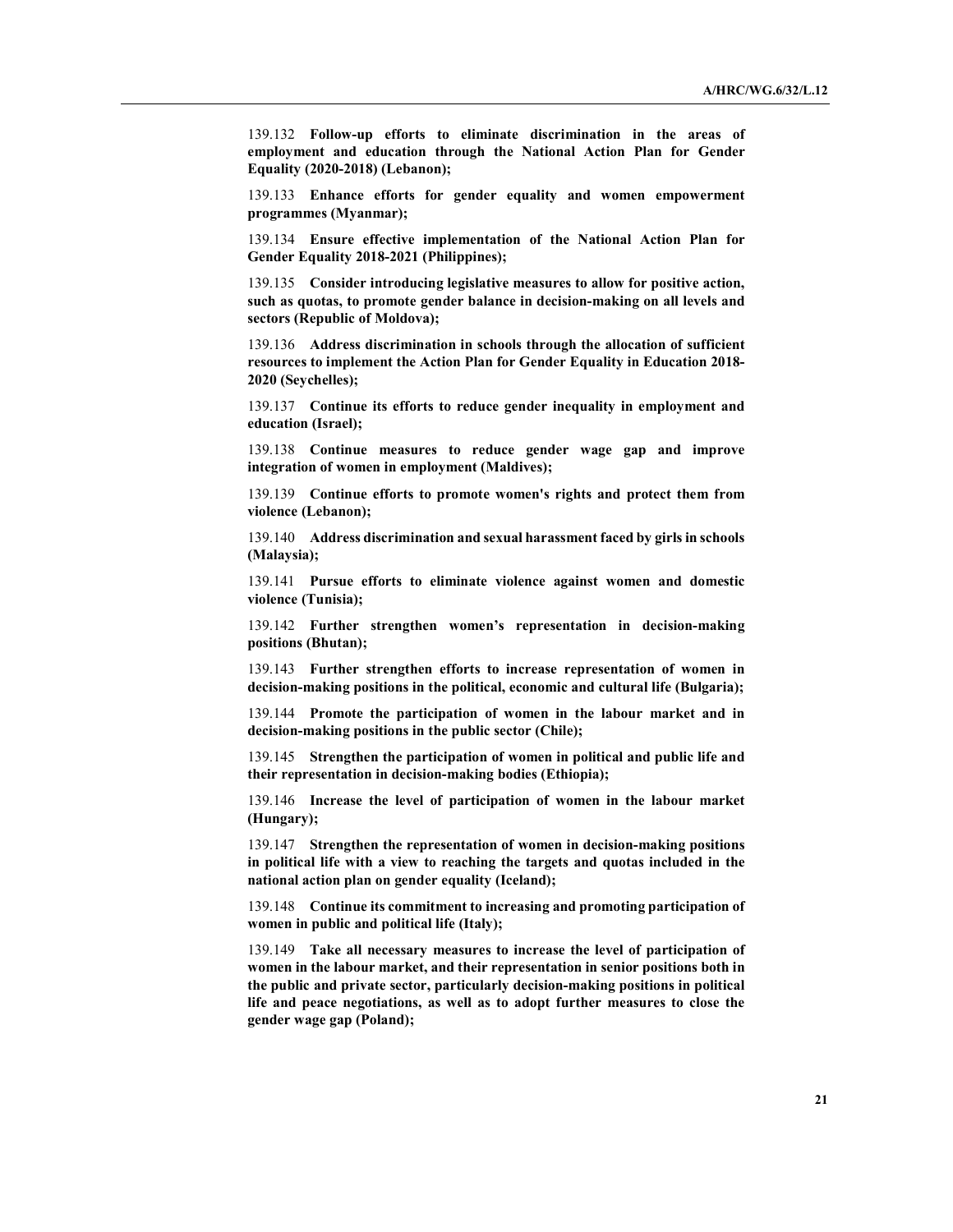139.150 Adopt further measures to increase the level of participation of women in the labour market and to enable a balanced representation of men and women at all levels, including at senior and decision-making levels (Portugal);

139.151 Continue to involve more women and young people in public and political life and in the process of rapprochement between the Greek Cypriot and Turkish Cypriot communities (Slovakia);

139.152 Pursue efforts to strengthen gender equality and improve women's participation in decision making areas (Tunisia);

139.153 Continue efforts to develop the Plan of Action for the implementation of Resolution 1325 of the United Nations Security Council for the implementation of the agenda on women and peace and security (El Salvador);

139.154 Adopt National Action Plan on the implementation of the UN Security Council Resolution 1325 on Women, Peace and Security (Georgia);

139.155 Complete the elaboration of and adopt the first National Action Plan on Women, Peace and Security (Greece);

139.156 Ensure the active participation of women in the peace process (Iceland);

139.157 Continue efforts to support the role of women in the success of the peace process (Oman);

139.158 Provide expeditious consideration to finalizing its first National Action Plan on Women, Peace, and Security and ensure its robust implementation (Philippines);

139.159 Accomplish preparation of the National Action Plan on Women, Peace and Security (Ukraine);

139.160 Incorporate women in senior negotiating positions in future reunification talks (Australia);

139.161 Continue its efforts to provide care to unaccompanied migrant children, as well as respect for the principle of the best interest of the child (El Salvador);

139.162 Continue its efforts for preventing and combating sexual abuse and exploitation of the children, including in child pornography (Islamic Republic of Iran);

139.163 Establish a fully-fledged mechanism to deal with cases of sexual abuse against children (Saudi Arabia);

139.164 Take measures to ensure that juvenile offenders are tried before a specialised court for juveniles and are separated from adults in detention facilities (Hungary);

139.165 Take measures to ensure that minors are tried by a specialised juvenile justice tribunal and are separated from adults in detention centres (Algeria);

139.166 Adopt measures to guarantee the full inclusion of people with disabilities in the labour market (Chile);

139.167 Increase access in the health care sector for persons with disabilities to seek medical treatment (Malaysia);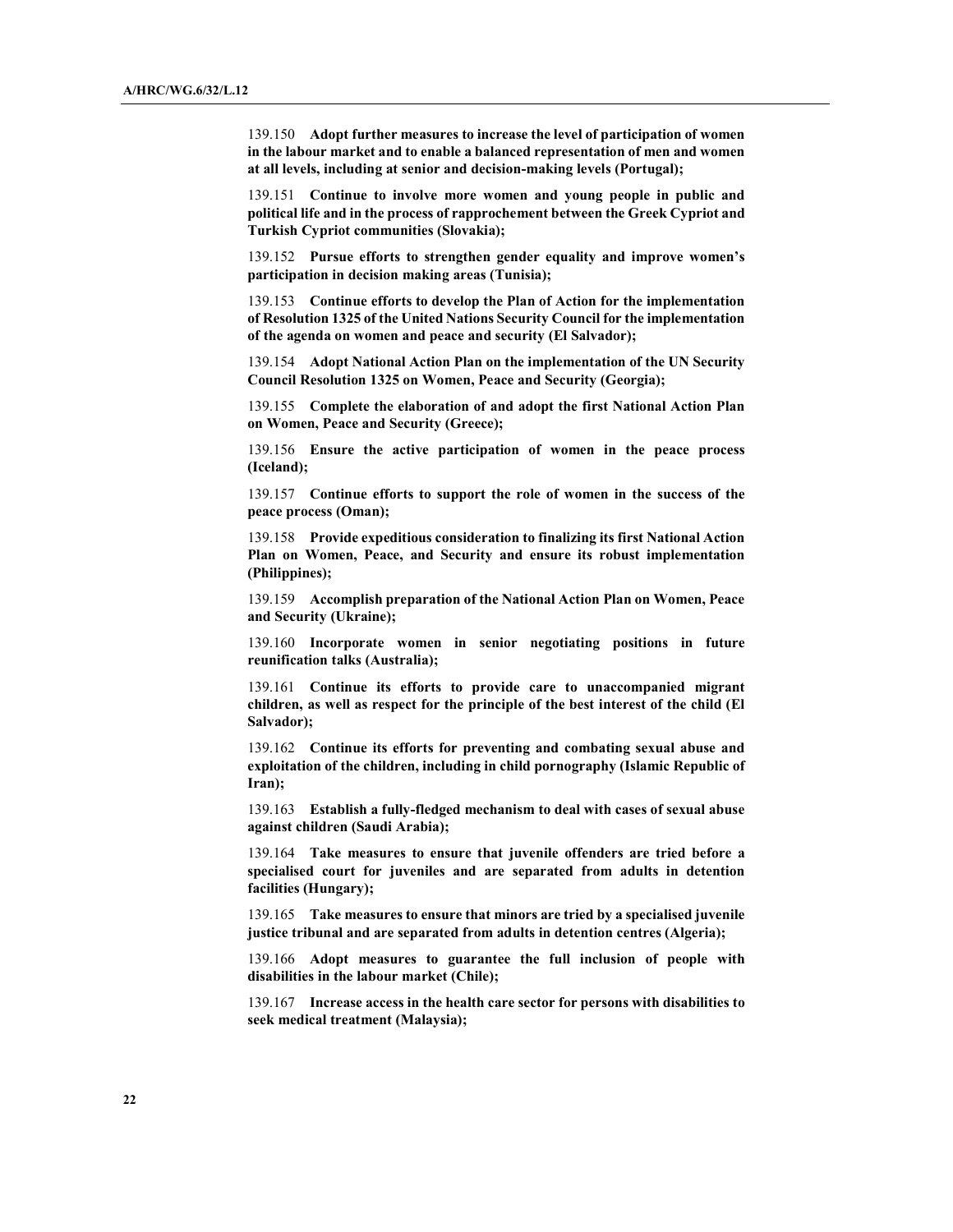139.168 Continue to improve interventions to protect the rights of children with disabilities and their families, especially within the educational, health and social sector (Maldives);

139.169 Establish accessible monitoring and reporting mechanisms to detect, prevent and combat all forms of violence, including sexual violence, against persons with disabilities in all settings, including all the types of institutions, paying special attention to women and children with disabilities (Mexico);

139.170 Take the necessary steps to ensure that children with disabilities are provided with reasonable accommodation at all levels of education, in line with international standards, and review the legal definition of inclusive education, in line with the recommendations of the Committee on Economic, Social and Cultural Rights (Portugal);

139.171 Take measures to facilitate access to health services for persons with disabilities (Algeria);

139.172 Ensure the integration of children with disabilities in the child rights strategy (Qatar);

139.173 Continue to protect persons with disabilities by enabling access to healthcare services (Senegal);

139.174 Continue with measures to improve the situation of persons with disabilities (Serbia);

139.175 Adopt a National Plan of Action or other measures that promote the integration of all minorities in society and respect for cultural, religious and linguistic diversity (Ecuador);

139.176 Continue its efforts to eradicate discrimination against minorities, including by campaigns to promote tolerance and respect for diversity (Romania);

139.177 Achieve progress in addressing any disparities including social and economic barriers faced by the minorities (Sri Lanka);

139.178 Ensure that migrant women have access to relevant information and victim support services (Croatia);

139.179 Facilitate the integration of migrants and persons under international protection residing in Cyprus, put in place alternatives to long-term detention of asylum seekers, including those whose request for asylum has been rejected, and ensure the rights of migrant workers who are domestic workers, particularly by protecting these workers from their employers (France);

139.180 Continue efforts to promote the working conditions of migrant workers, to better protect their rights, and to improve their integration in the society (Viet Nam);

139.181 Improve its legal mechanism to protect the human rights of the migrants, particularly unaccompanied migrant children (Islamic Republic of Iran);

139.182 Continue to ensure the protection of the rights of migrants (Nigeria);

139.183 Ensure that effective measures are in place to identify as early as possible victims of torture and trafficking, and provide them with immediate rehabilitation and priority access to the asylum determination procedure (Azerbaijan);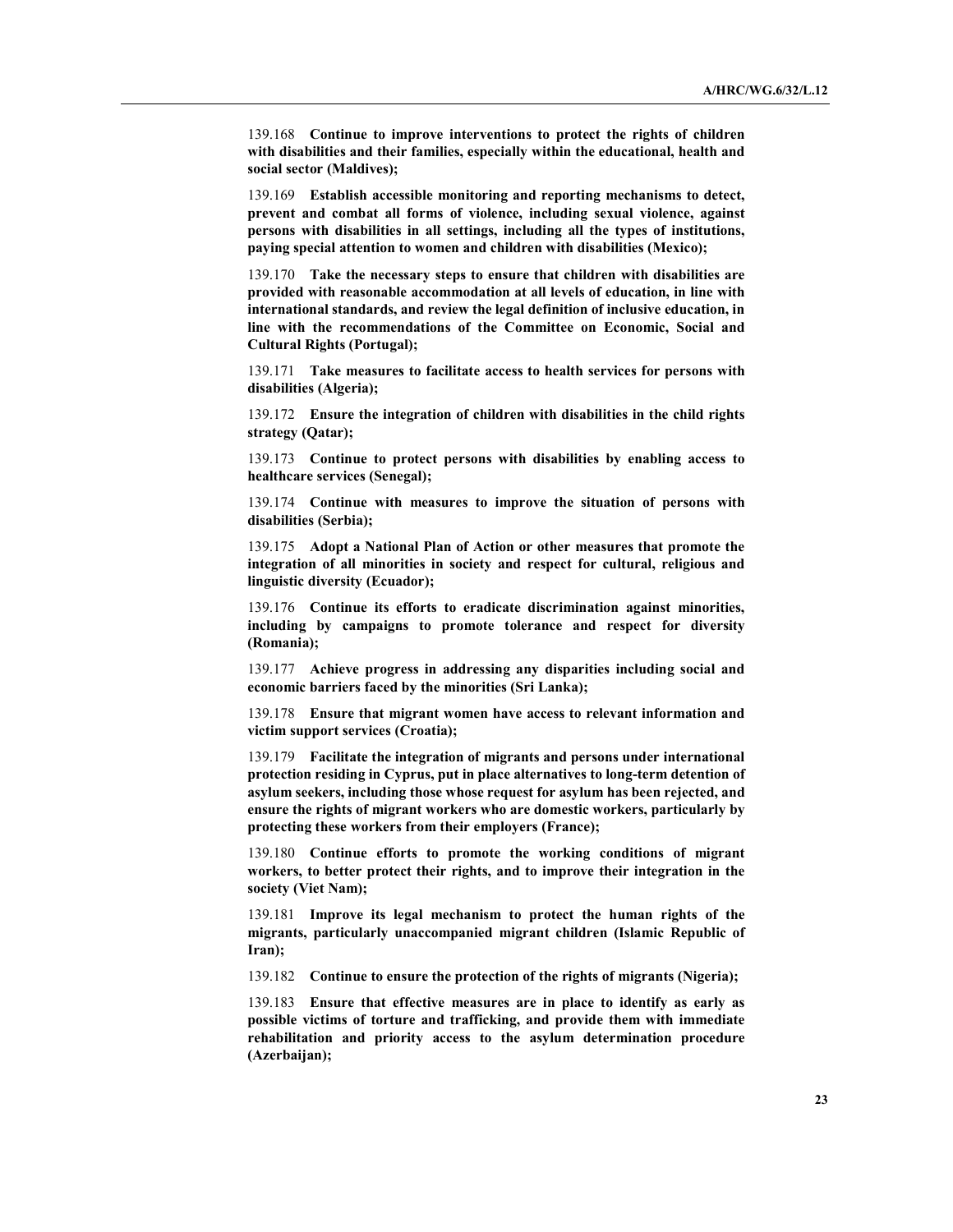139.184 Take effective measures to improve the situation and protection of asylum-seekers, in particular in order to advance their employment options and to tackle the increasing homelessness (Germany);

139.185 Strengthen its efforts to advance the protection of asylum seekers, refugees, and migrant workers by improving access to services and access to information on asylum procedures (Afghanistan);

139.186 Create a legal framework in the field of migration that guarantees the rights of all refugees and asylum seekers, as well as an effective legal and administrative framework for the elimination of discrimination for any reason, mainly by origin or race (Mexico);

139.187 Take the necessary measures, including the revision of the asylum detention policy, to ensure that the detention of asylum seekers is applied only as a measure of last resort, after alternatives to detention have been duly examined and exhausted and for as short a period as possible, in line with the recommendations of the Committee against Torture and the Committee on Economic, Social and Cultural Rights (Portugal);

139.188 Review the Refugee Law, its related policies and their implementation in order to ensure that all asylum seekers have adequate access to health services, education and economic security, including by aligning the official assistance provided to asylum seekers to the state's 'guaranteed minimum income' scheme (Sweden).

140. All conclusions and/or recommendations contained in the present report reflect the position of the submitting State(s) and/or the State under review. They should not be construed as endorsed by the Working Group as a whole.